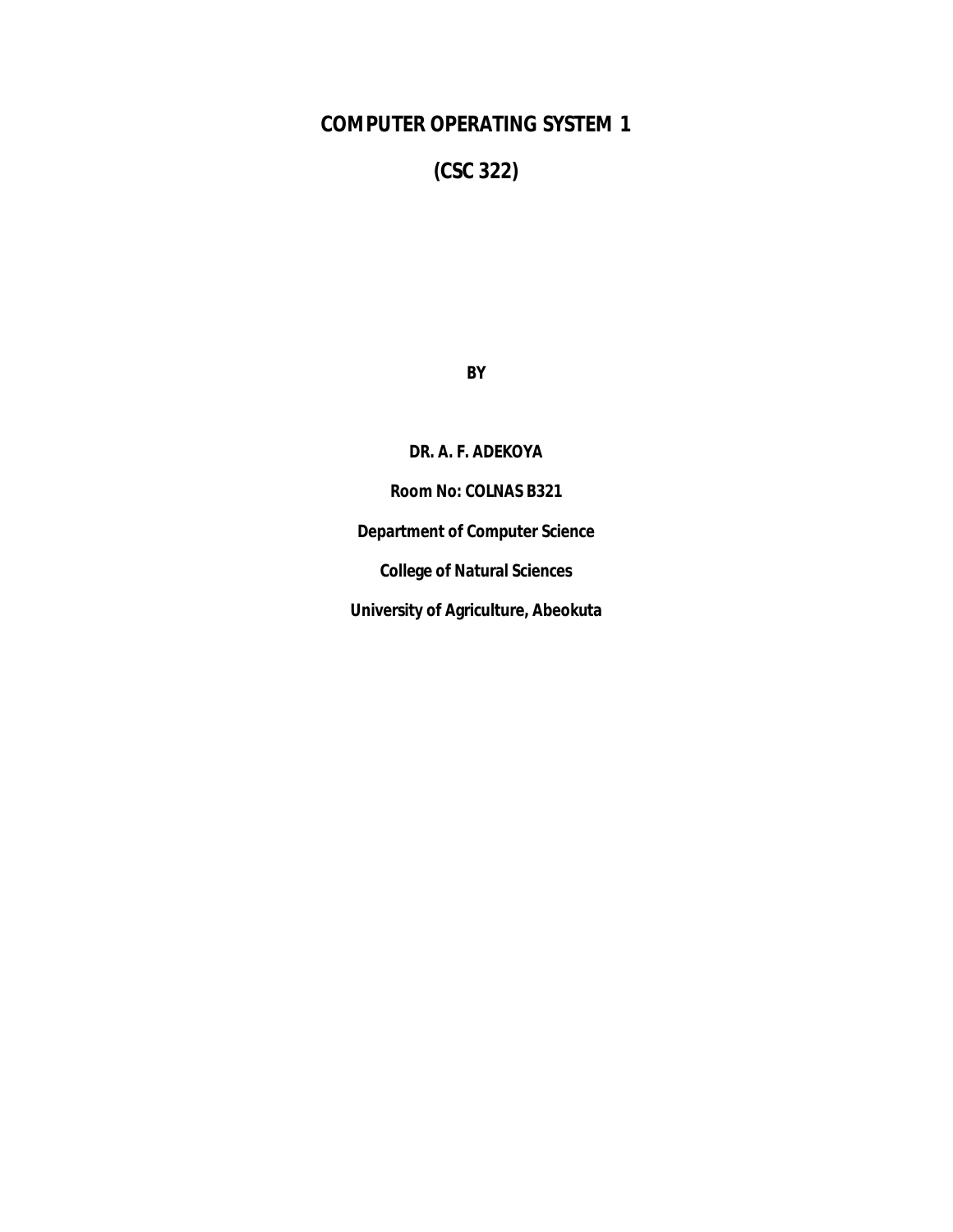#### **CSC 322**

#### **COMPUTER OPERATING SYSTEM 1**

#### **3 UNITS**

- Historical development of operating systems and computer hardware.
- Types of operating systems.
- Necessary Hardware requirements and operating characteristics
- Batch versus time sharing, multi-dislocation, interrupts and interrupt handling, device, handlers, memory, organization virtual memory and virtual machine, remote job entry pipeline processing, command languages.
- Libraries maintenance and job organization

#### **1. History and evolution of operating systems**

Computer hardware provides us with the means of processing and storing information. System software are therefore designed to suit the needs of the hardware, and facilitates the development and running of applications. The most significant item of system software is the operating systems, which is present in all computers, except for a few very specialized applications.

The role of the operating systems is to complement the hardware by providing a layer of services which manage the resources of the hardware and permit the users to drive the system.

The evolution of operating systems has been driven by technological advances and by the demands and expectation of the users. An examination of this evolutionary process would help us to understand the workings of modern systems and to better appreciate their essential principles. It also reveals the important fact that many modern techniques are of a much greater age than generally appreciated.

#### 1. Program Loading-Bootstrapping

The first step toward improving and simplifying computer use was to address the problem of loading the program. The loader is built into the computer facility whereby one startup, the computer automatically read a primitive loader program.

This basic loader is the executed and read in a larger, more extensive loader program, which could then load any use program.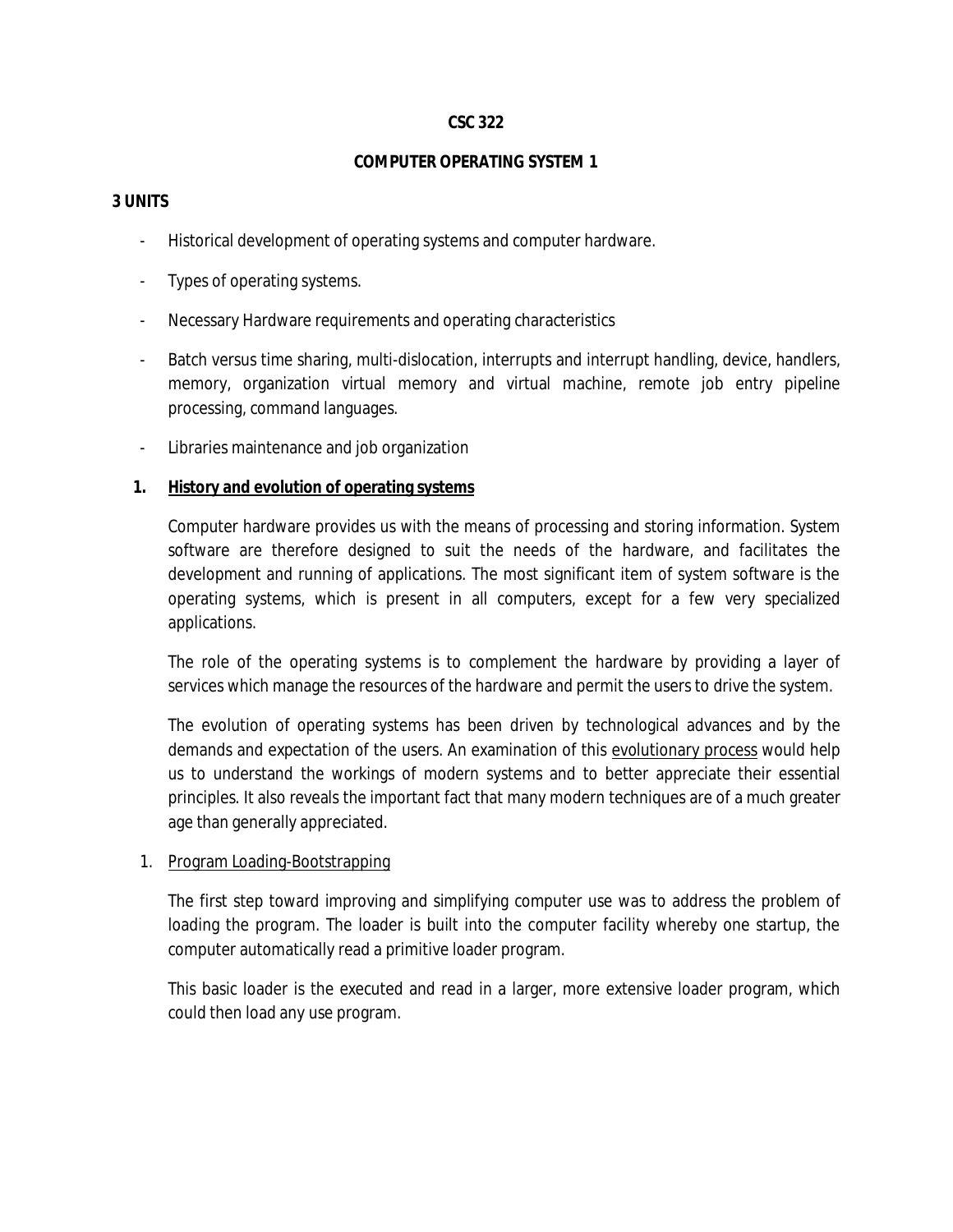### 2. Early Printers And Terminals

The improvement of the output was also a concern, and this was done by using a simple character terminal to display textual results. The keyboard was used a control console enabling the operator to communicate with the system and therefore becomes the principal user interface (PUI) device for future operating systems.

### 3. Punched Card. (1950s-1980s)

Though it predates this period, it has been used as an input medium in electro-mechanized calculating equipment, the concept of a job arose; a deck of cards containing a program followed by the input data for the program. Cards were also employed as output media, and hence could in effect serve as off line storage.

#### 4. Speed And Cost

In the 1950s, computers were very expensive is relating to their through put measures the early pre-occupation was therefore to get as much use out of them as possible and as quickly. However, as the hardware steadily improved, the execution time of programs fell hence.

- a. The set-up true (the time between jobs pent loading the next programs and data) become disproportionate to the run time of the job
- b. The I/O devices were seen to be much slower than the processor: the processor spent most of the idle waiting for card to be read or punched, or character.
- 5. Standard I/O Routines were written to load into the memory at start-up and retained there for use by successive jobs. This input-output control system (10cs).
- 6. Other New Peripheral were developed to improve system performance.

In particular magnetic recording techniques were applied to digital signals to give us magnetic tape drives. Later magnetic drums and consequently disks appeared which offered fast direct access to stored data. These developments increased the complicating of the 10cs routines.

#### 7. New System Software

Writing programs in binary machine code was cumbersome and therefore new means of writing were developed.

Thus the assembly language was developed in which case programmers could write programs without concerning themselves with the detailed format of the construction words or the physical location of the instructions. The assembler had to work in collaboration with the IOCS; specific IOCS operations could be involved by the programme by use of a CALL instruction C was translated into a jump to a specific entry pt in the IOCS code.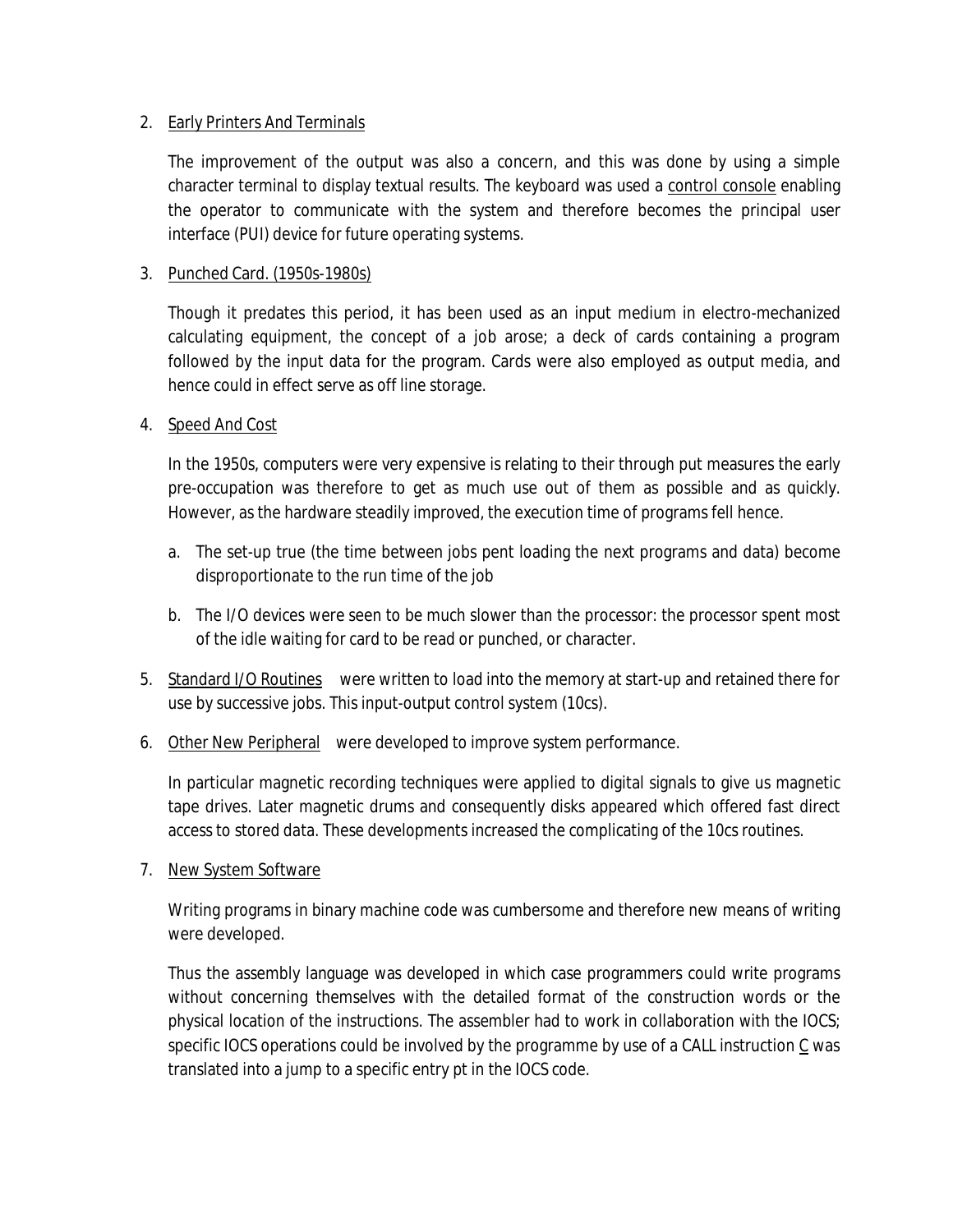Other programming languages (i.e. COBOL, FORTRAN) soon followed and accelerated the rate of assemblers and compilers which also complicated the structure of jobs being presented to the computer in order to execute a program; the source version had to be submitted and assembled / compiled before the program could be executed.

Thus a job consists of the following sequence.

- Load assembler (or computer)
- Road in program assembly language (or other Programming languages)
- Assemble program to another area of memory
- Execute program
- Supply input data cards required by executing program.

### **New hardware system**

Around 1960, a revolutionary new computer (ATLAs) was designed by a team from Manchester University and the Ferrant company. The Atlas was the first computer designed with the requirements of an O/S in mind. It introduced many novel features which include interrupts, and a virtual memory system. The interrupt mechanism made immediate impression in computer and O/S design and consequently made the job of managing several programs and peripheral devices simultaneously much easier.

In 1964 1BM produced the system 360 series of computer which evolved into system 370 and then the 808X machine in use today. These range of computers provided a wide range of computing facilities within a compatible series of machines, supported by the manufacturer through many revisions and enhancements.

## **New Computing Technologies/Paradigms**

Arising from the foregone discussions, new technologies were developed amongst which are

- Strangle stream batch processing
- Simultaneous peripheral operations on-line (spooling)
- Real time.

Modern trends include work stations, distributed systems, Graphical user interface (GUI), webbased systems etc.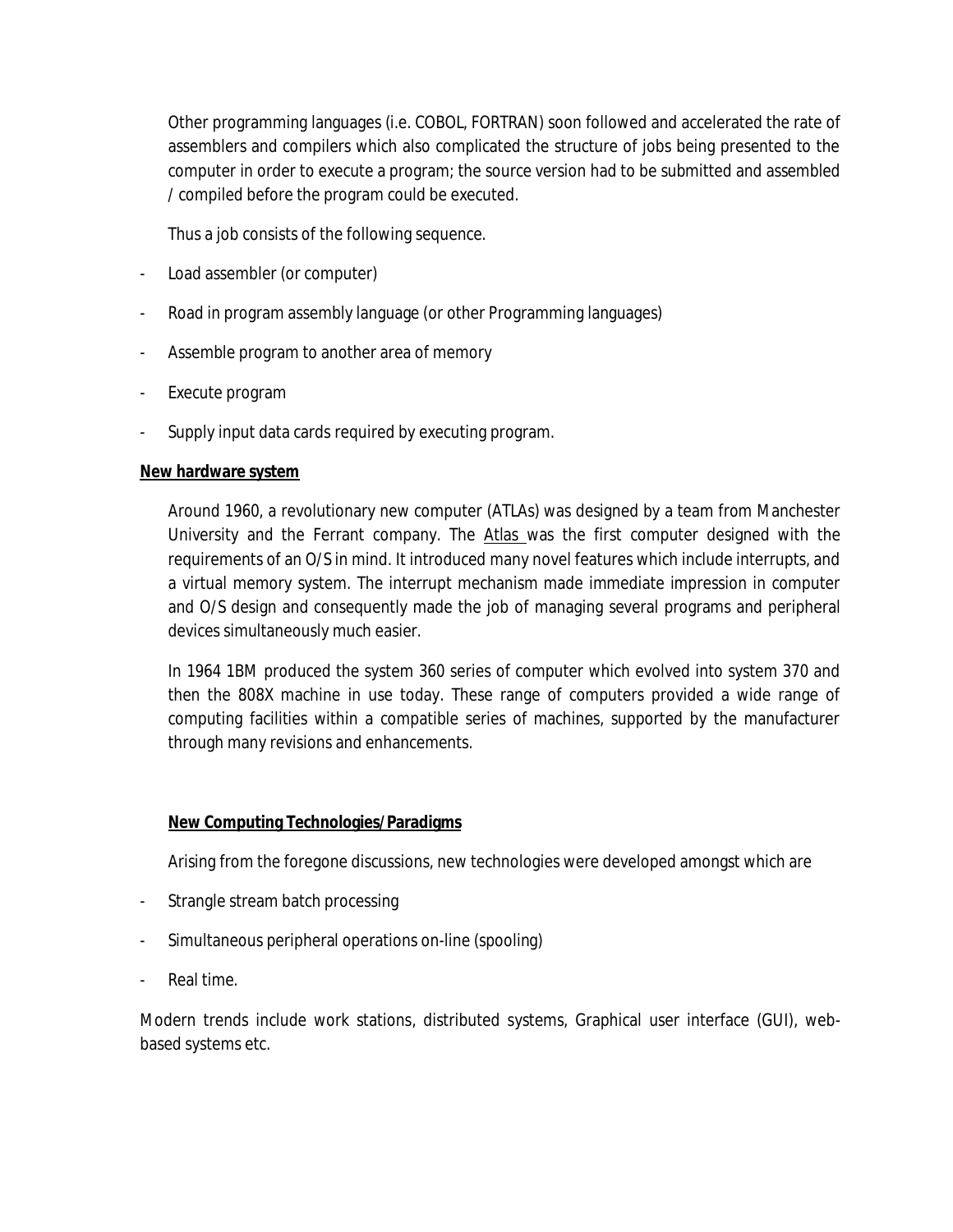ON-LINE: The user continuously directly interacts with the system entering appropriate commands and responding to system request, suitable for document preparation, program development and spreadsheet.

CPU Bound: A job using high proportion of CPU time.

I/O Bound: A job using proportionately high I/O transfer time.

Batch Processing refers to situations where jobs submitted in batches to the computer. These jobs were entered in batched started by an operator from a single control console and run in succession without operator intervention.

Multi Programming: implies that several users are accessing the system simultaneously and working on quite independent jobs. This can also be refers to as TIME-SHARING.

Here a series of jobs was loaded into the memory at the same time, if sufficient memory space were available. While one job was held up waiting for an I/O transfer, another job was started. A job is selected (from those ready to run) on the basis of an operator assigned priority number. It was observed that jobs differed in the balance of processes to I/O activity could be mixed.

Such jobs are run in two modes, foreground and background. The foreground job had the higher priority and was allowed to run if it was able. The background job could only run if the foreground was awaiting an I/O transfer or was other wise inactive. Background running is inherently more suited to jobs requiring little processor time but with relatively to as spooling.

## **SPOOLING**

This term stands for simultaneous peripheral operations On-line. This technique absorbs surplus processor time by performing I/O transfer for other jobs. I/O data were routedvia disk files, so disk systems which are much faster.

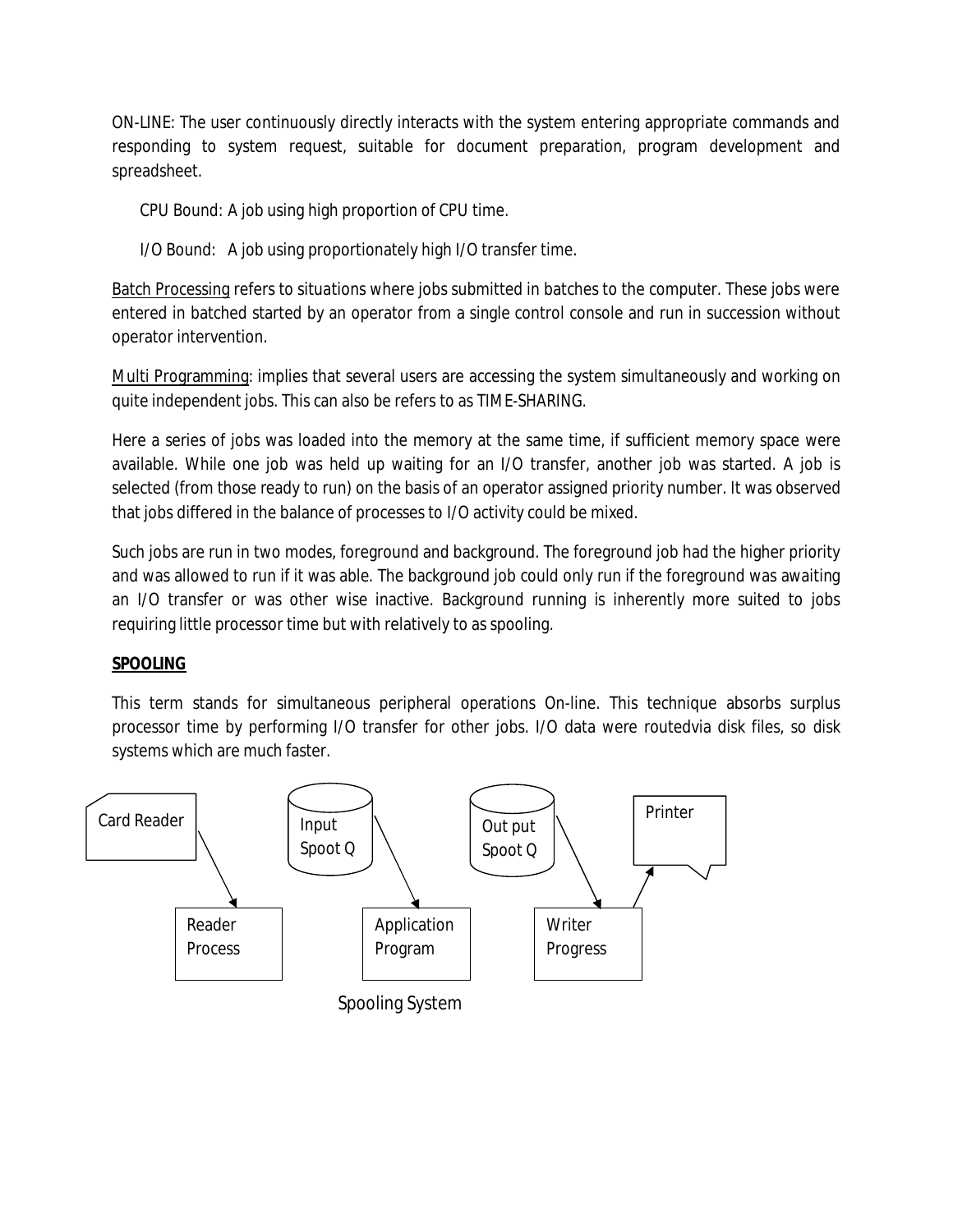Access to slow peripherals is restricted to the one program i.e the spool print program. This facilities the sharing of devices such as printers between several running programs avoiding the need for the programs to complete for possession of the printer.

It should be noted that spooling operations run when no other jobs are available and hence use processor time which would otherwise be much faster disk system overall the through put of the system is improved.

## **Real-Time Systems**

A real-time system is one which responds sufficiently fast that it can influence the environment in which it is working. The term real-time is usually applied to systems where the feedback is more immediate or direct e.g. process control system in factories

Missile tracking systems for defence.

Security, safety and immediacy are of paramount importance in real-time systems.

### **Overview of Operating system**

The operating system is primanly a provider and manger of machine resources; the physical resources of a computer are the processor, main memory, secondary storage, I/O devices.

Access of these resources is centralized and controlled by various modules of the system. In addition, the O/S provides other services such as user interface, data security, etc.

A typical list of an O/S components include

- 1. System programs e.g. program loader, command interpreter etc.
- 2. Language processors e.g. compilers, assembler, linker
- 3. Utilities: fent editors, end filters, and filters, document formatters, terminal emulator etc.
- 4. Subroutine libraries: standard C library, includtiles etc.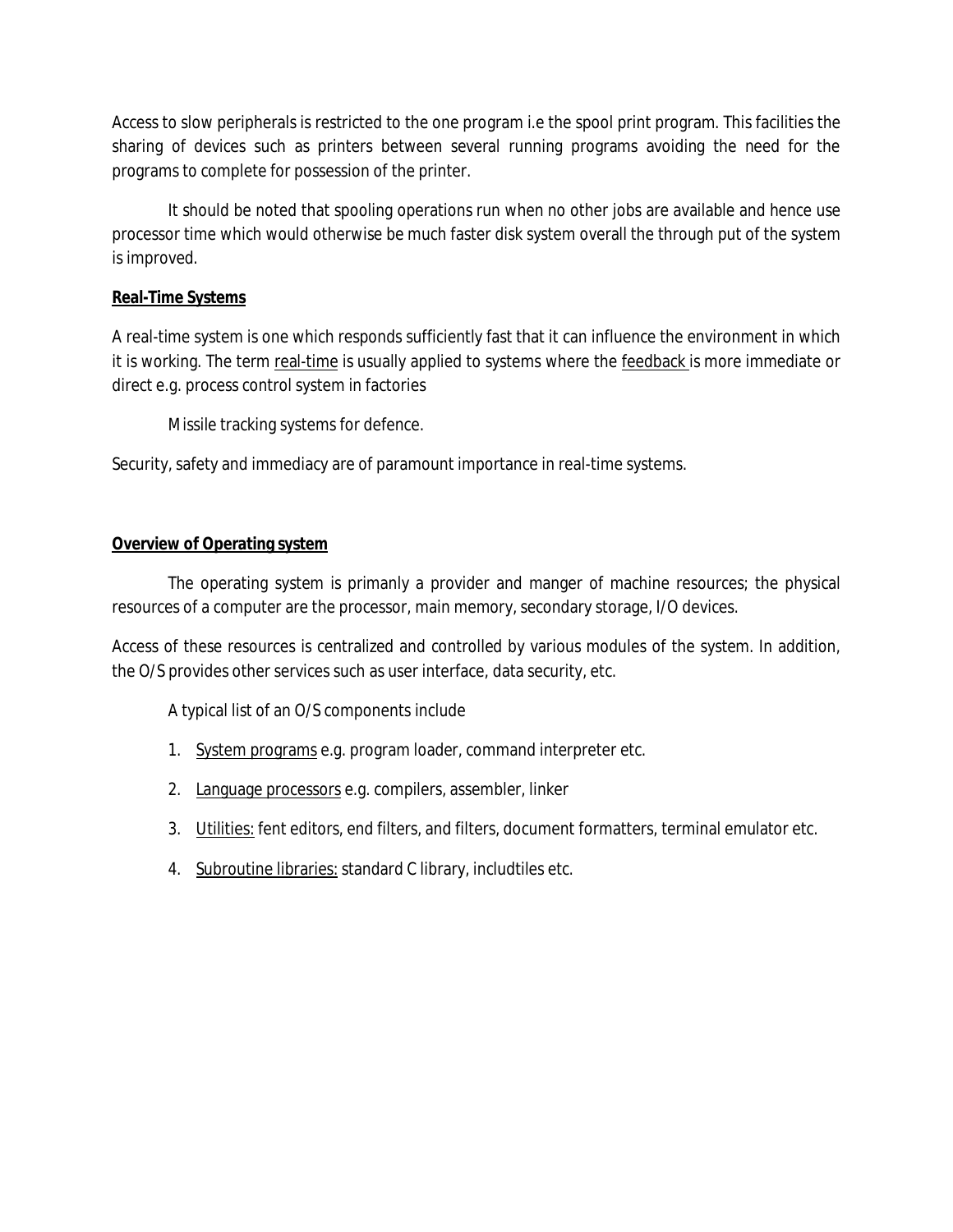

Hard ware

Operating System Structure

## **Types of O/S**

1. Single-user system.

Single-user system provide a virtual machine for only one user at the time and are suitable for computers which are dedicated to a single function or are inexpensive to make sharing unworthy while. The major emphasis is on the provision of an easily used command language, a simple file system and I/O facilities for terminal and disc.

2. Process Control

Process control refers to the control by computer of an industrial process (e.g. reefing of oil) and can be extended to include such things as environmental control is a space capsule or monitoring of a patient's condition.

The main function of the operating system in process control is to provide maximum reliability with the minimum of operator intervention, and to fail safe in the event of any hardware malfunctions.

3. File interrogation system or Database Mgt system (DBMS)

This types  $O/S$  is xterize by large set of data  $C$  can be interrogated for information. The DBMS must be capable of being modified as information is updated, and should have query facilities to  $C$  it can respond to.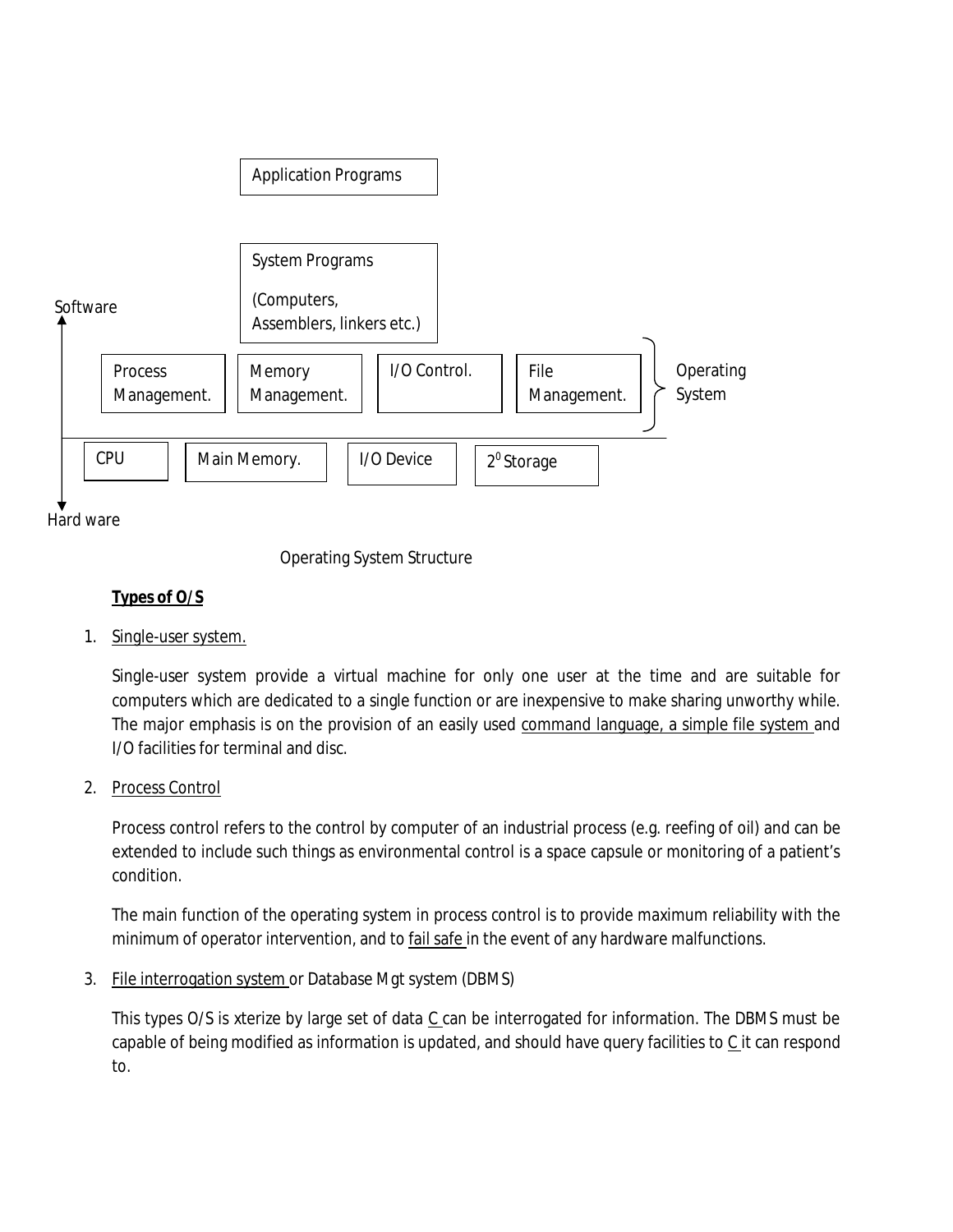#### 4. Transaction processing

This O/S are also xteractized by DBMS  $C$  is frequently being modified, perhaps several times a second. The major constraint is the necessity of keeping the DBMS up-to-date. In distributed systems, the O/S must resolve the problem of concurrent updated (transaction) without the user's knowledge.

#### 5. General Purpose Systems

General purpose O/S are used in computers xtensed by a large no of users performing wide rarfe of tasks. Such systems are designed to handle a continuous flow of work in the form of jobs to be run the computer.

#### **Characteristics of O/S**

- 1. Concurrency: The existence of several simultaneous or parallel activities. This raise problems of switching from one activity to another, of protecting one activity against the effect of another, and synchronizing activities C are mutually dependent.
- 2. Sharing:

Concurrent activities may be required to share resources or information due to the following reasons. Cost, Building on the work of others, sharing data, Removing redundancy.

Associated sharing constrains are resources allocation simultaneous access to data, simultaneous program execution, protection against corruption.

3. Long-term Storage

The need for sharing programs and data implies the need for long-term storage of information. Long-term storage also allows a user, the convenience of keeping his programs or data in the computer rather than on some external medium.

The problems arising are those of providing easy access, protection against interference, and protection against system failure.

4. Non-determinacy

An O/S must facilitate the running of the same program to produce the same output with the same date set irrespective of when, and how many times the program is run.

However, an O/S (is indeterminate) must respond to events  $C$  will occur in an up predictable order. These events are such things as resource requests, runtime errors in programs, and interrupts from peripheral devices. An O/S must be written to handle any sequence of events.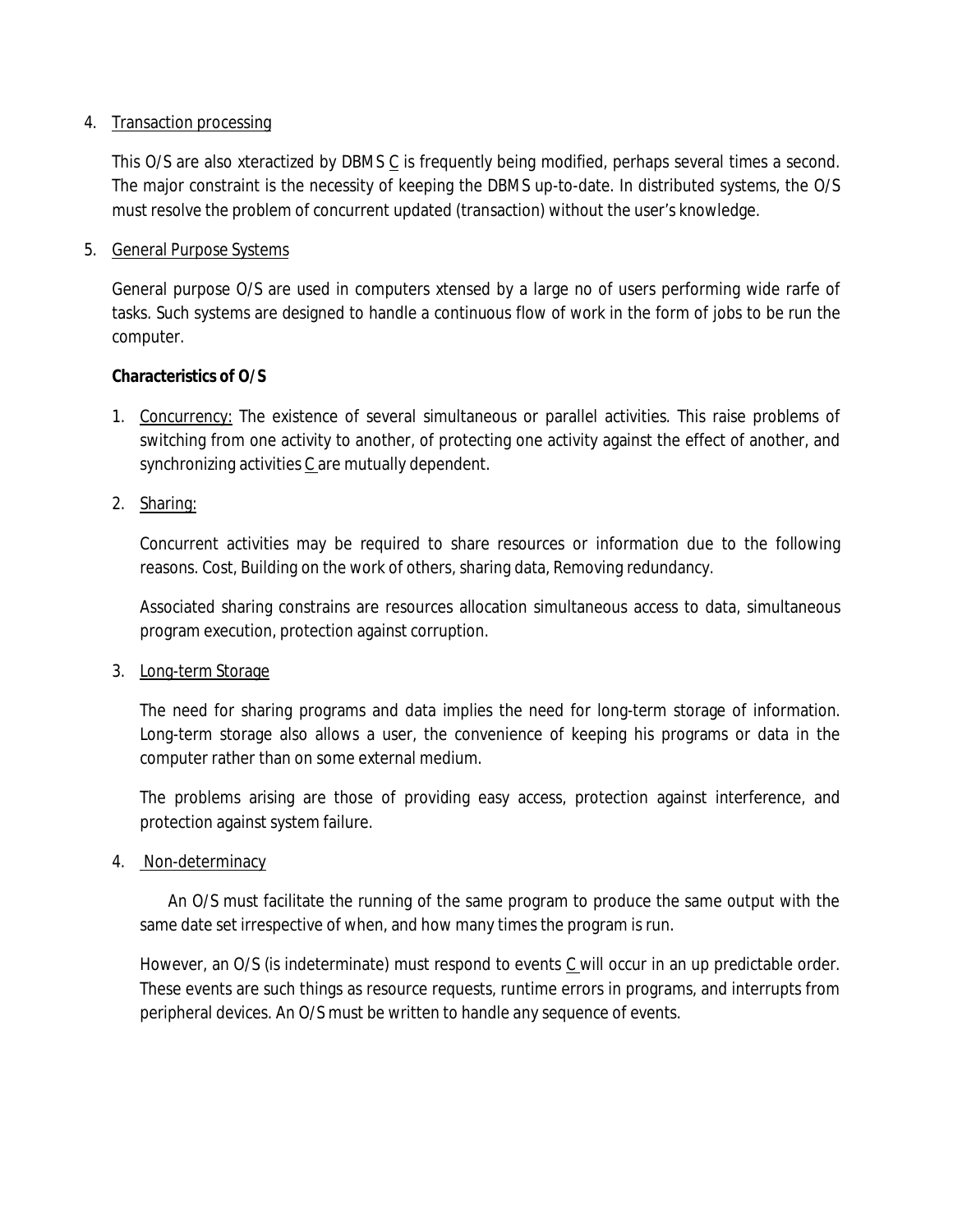#### **Desirable features for a general purpose O/S include**

- 1. Efficiency: An O/S must perform its desired tasks without stress.
- 2. Reliability: An O/S should be completely error-free, and able to handle all contingencies.
- 3. Maintainability: an O/S should be modular in construction, with clearly defined interface between the modules, and that it should be well documented.
- 4. Small storage space: An O/S should be compactable and portable.

#### **THE PROCESS CONCEPT**

The concept of a process is an essential part of the theory and practice of modern O/S. though abstract is nature, a process can be defined to mean

- The execution of a program or
- A task which is executed by their processor.

#### Process creation and states

When a user initiates execution of a new process, the O/S creates a data structure, some times called a process control Block (PCB) which gives substance to the process and serves to control it. The PCB has an identification Number (Process id (PID)) by which it can be referenced by the O/S and by other processes.

#### Kernel mode

We normally assume that the operating system is "just another program" running in the computer most computers however, have a special operating mode called KERNEL (or supervisor mode) into  $C$  the machine switches when the O/S is running. This enables the execution of certain privileged instructions, particularly is the area of I/O operations, which are not available to normal programs (i.e. user mode).

The processor can only be switched into kernel mode by actions  $C$  involve the O/S (I.e. interrupts or software system calls) so that there is no way that a user program can execute them. This is to allow the O/S to exercise control over certain aspects of the computer, while in the interests of system security, this facility is denied to any user program.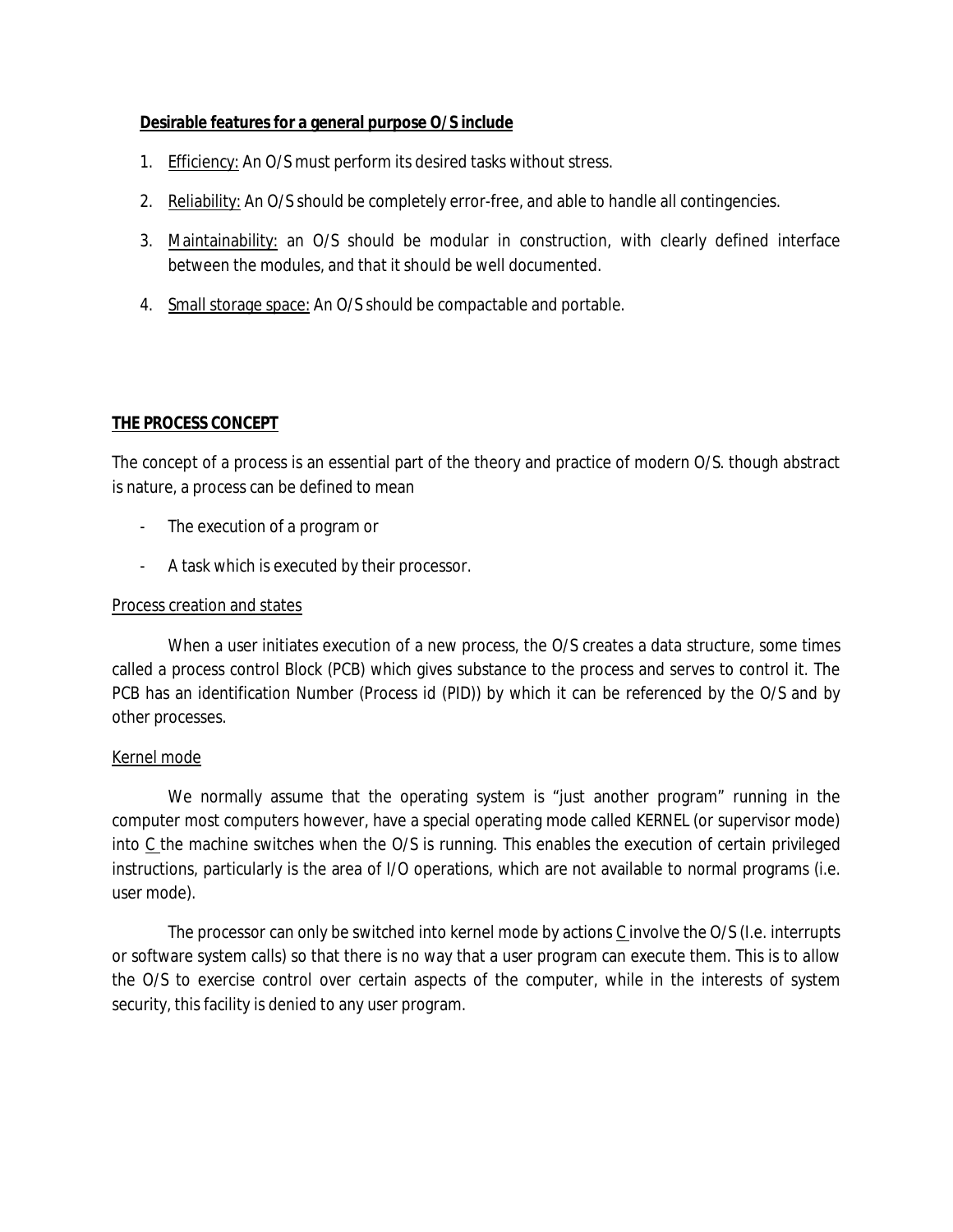#### **Hardware features**

#### General machine structure.

A computer system generally consists of a group of modules, interconnected by a number of signal line sets called buses. The most common arrangement is a three bus configuration shown below



Computer Bus System

Each bus consists of a number of signal line, is the case of the data and address buses, the number of lines is reffered to as the WIDTH of the bus. This bus width is importance because it affects the performance of the computer. The I/O controllers are hardware modules used to facilitate communication with I/O devices.

The Data Bus is used to transfer data between the connected unit. The address bus is used to specify the sources or destination of data. The addressing scheme references both main memory locations and I/O controllers.

The control bus is used to transmit timing and control signals between modules of particular interest within the control bus is the interrupt line which carries an interrupt request from the I/O controllers to the processor.

#### *Students to read more about the Buses.*

#### *Interrupts*

The interrupt system is totally essential for the functioning of any O/S. its purpose is to alert the O/S when any of a number of "events" occurs, so that it can suspend its current activity and deal appropriately with the new situation. This means that the processor can be used to sustain several executing programs and I/O transfers simultaneously, servicing each as the need arises.

The simples test view of processor action is that it consists of a simple fetch-execute cycle as shown below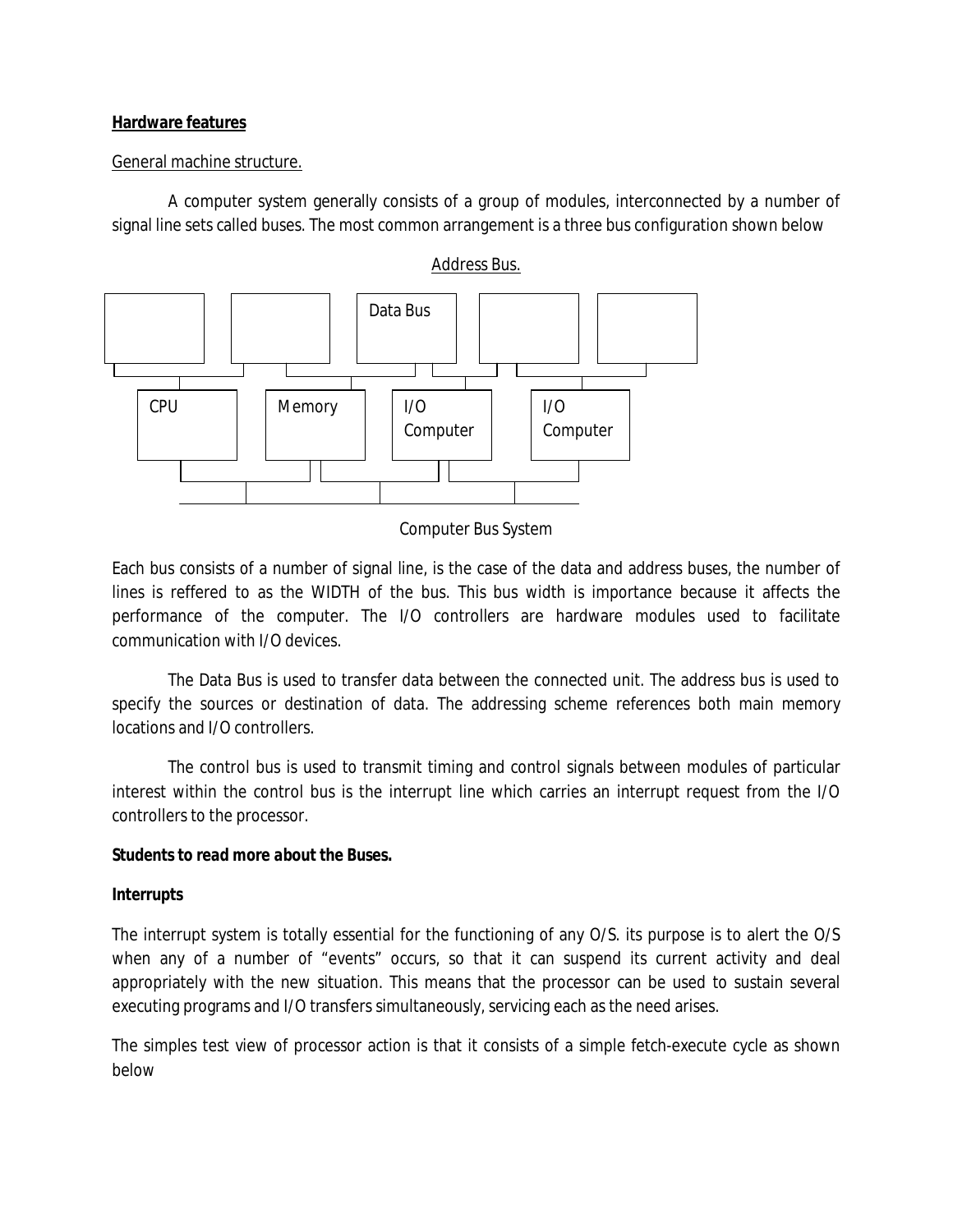

If the execute instruction consist of an I/O operation, the assumption must be that using simple model, the processor would be suspended waiting for completion of the I/O transfer. This is termed programmed I/O clearly, this is inefficient, since the processor could spend this time executing some other program. In particular the huge disparity between the processor speed and the I/O speed makes programmed I/O impractical for general systems.

Incorporating an interrupt mechanism into the cycle would produce the alternative scheme shown below

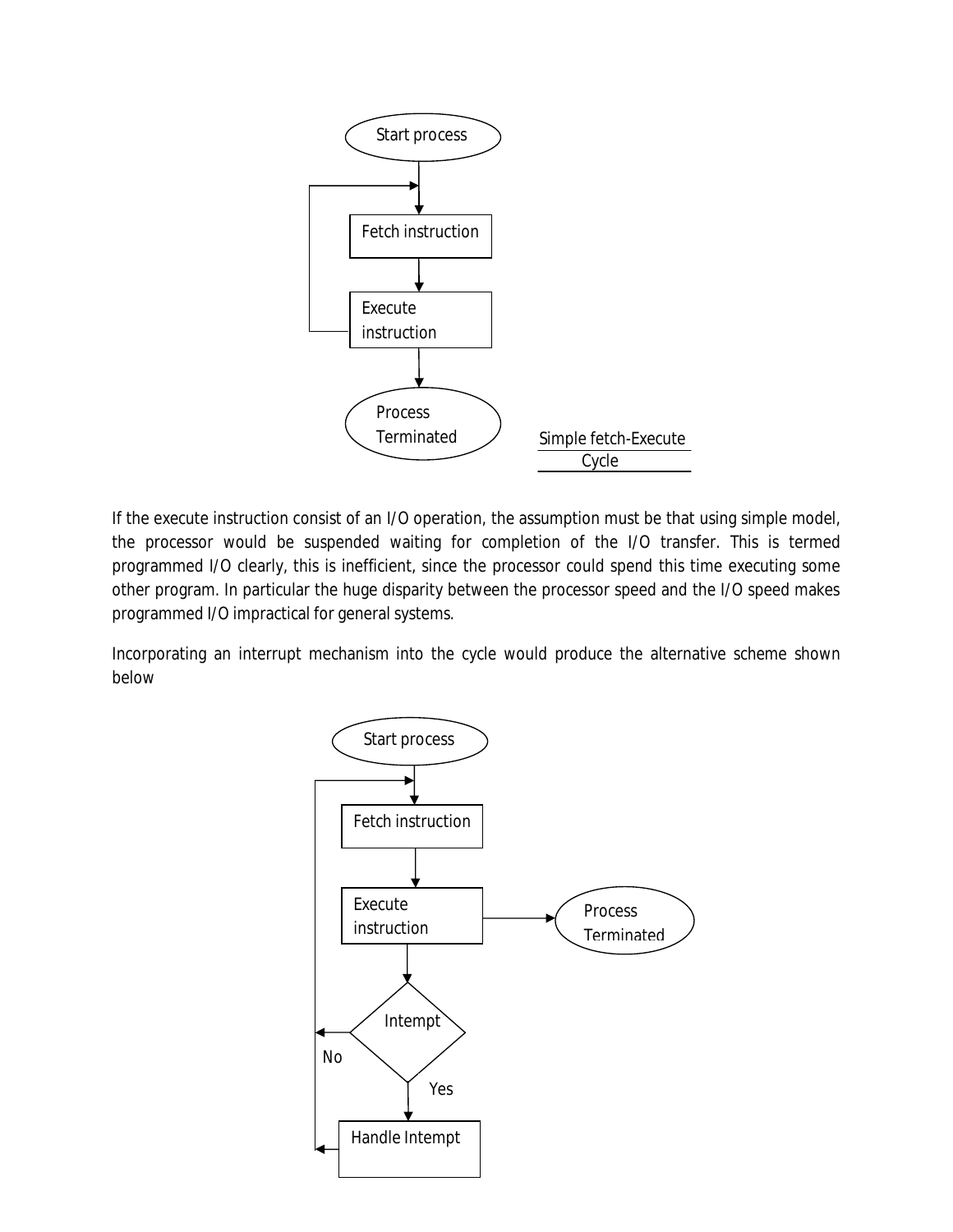As each instruction terminates, the processor checks for the occurrence, since point in the previous cycle, of an interrupt from an I/O device. If an interrupt has been received, the processor is diverted to an interrupt handling routine with the O/S, which has to determine the source and cause of the interrupt and then take appropriate action to deal with it. In the meantime, the program C was executing is temporarily suspended. Typically, an interrupt might be caused by the completion of an I/O transfer C was initiated by some other program. When the interrupt has been serviced, the execution will return to the interrupted program.

The importance of the interrupt system is that it permits several programs and I/O activities to proceed independently and a synchronously, while enabling over control to be retained by the O/S. this implies

- i. Control of the processor may be handed over from the O/S to a user program, while enabling the O/S to regain control when any critical event occurs
- ii. The O/S can allow an I/O operation to proceed without constant supervision, because it will be alerted on completion of the transfer.

It is important to appreciate that the O/s is sharing the processor with the user programs; once execution of a user program is started, it would, is the absence of the interrupt system, continue until its normal termination. Interrupts therefore guarantee that the control will revert back to the O/S at frequent intervals and at crucial times.

## **Types of interrupt**

Interrupts may be generated from a number of sources, which may be classified as below.

| S/N              | Types                 | Name                            |
|------------------|-----------------------|---------------------------------|
| 1.               | 1/0                   | Generated by the controller of  |
|                  |                       | an I/O duce to signal normal    |
|                  |                       | completion or the occurrence of |
|                  |                       | an error, or failure condition  |
| $\overline{2}$ . | Timer                 | Generated by an internal clock  |
|                  |                       | within the processor, used to   |
|                  |                       | alert the O/S at pre-determined |
|                  |                       | intervals to attend to time     |
|                  |                       | critical activities.            |
| 3.               | <b>Hardware Error</b> | Generated hardware faults e.g.  |
|                  |                       | memory parity or power failure. |
| $\overline{4}$ . | Program               | Generated by error conditions   |
|                  |                       | arising with user programs e.g. |
|                  |                       | address violation execution of  |
|                  |                       | an invalid instruction.         |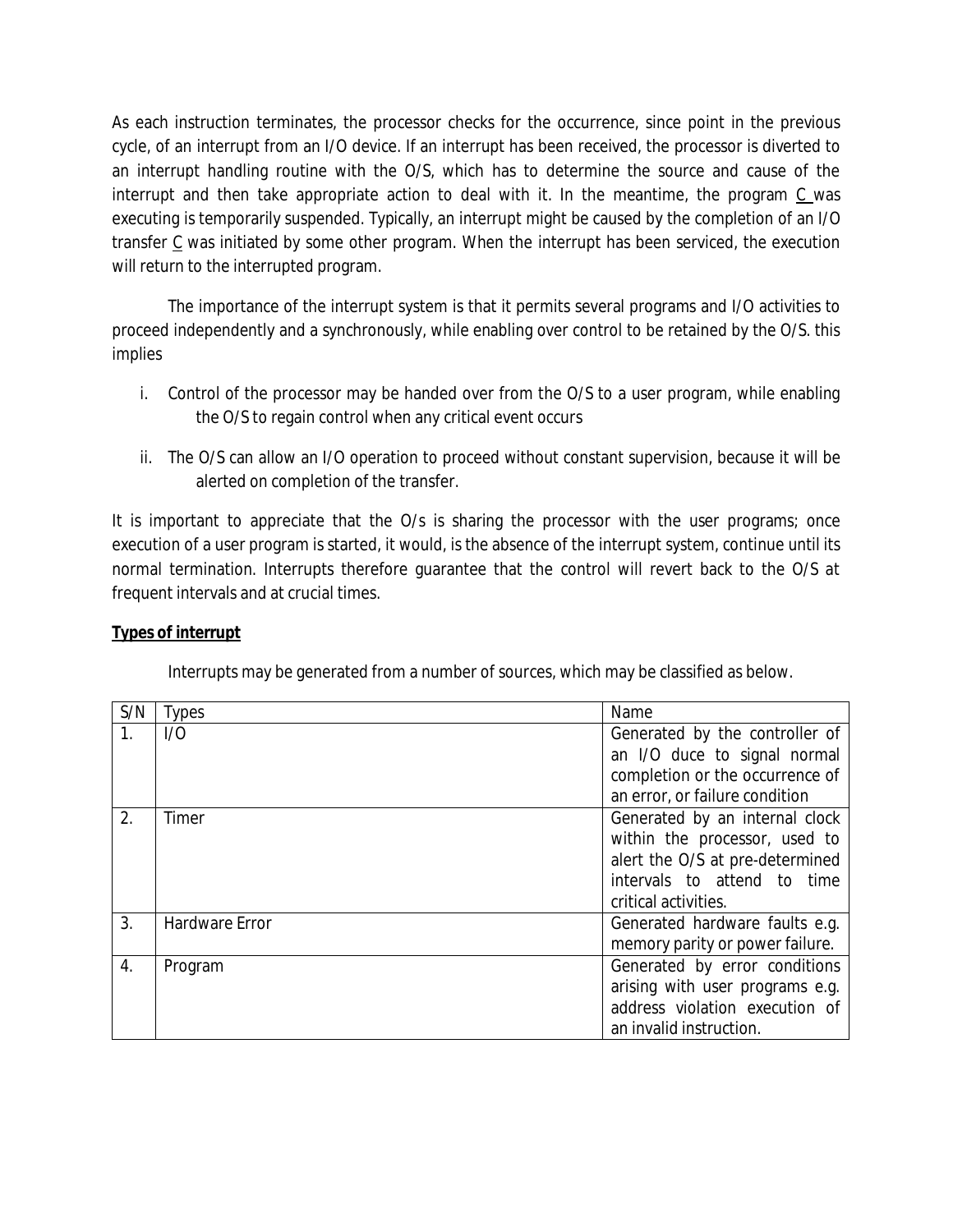### **Direct Memory Access (DMA)**

DMA is a technique used to transfer data between memory and I/O devices with less effort on behalf of the O/S. the DMA unit has access to the data bus and can transfer data autonomously in and out of memory. In practice, a program would instruct the DMA unit to, transfer a specified block of data from memory to a peripheral device.

The DMA unit operates by suspending the CPU and accessing the memory system itself to obtain the data required. This technique is called CYCLE STEALING because machine cycles are effectively stolen from the CPU and used by the DMA unit to transfer data along the data bus.

Note that this is not an interrupt; the current program context is not saved and the CPU does not do something else. In effect, the speed of execution of the program is slowed down since it is losing processor cycles. The DMA unit can be part of a peripheral control unit for a device or it may be a separate module serving several devices.

### Read up Memory addressability

### Process life cycle

A process can be viewed as the execution of program and is used as a unit of work for a processor. In other words, the process simultaneously manages several activities at one time each corresponding to one process. The processor at any instant can only be executing one instruction from one program but several processes can be sustained over a period of time by assigning each process to the processor at intervals, while the remainder becomes temporarily inactive.

The process takes complete control of the processor and continues so until either

- (i) The process issues an I/O request by means of a system call
- (ii) An interrupt occurs.

The O/s regains control at this time and the processor may be re-assigned to another process.

#### Process creation

A process consists of the machine code image of the program in memory plus the PCB structure used to manage the process during its lifetime, Process can also be initiated by a user process so a single program activated by a user could result eventually in several separate process running simultaneously. The process creating a new process is called the parent, while the created process is called the child. The act of creating a new process is referred to as SPANNING a process. A child process could itself spawn a process, resulting in a tree of processes.

When a process terminates, it will return to its parent, supplying some return code which indicates the success/failure of the child process's mission. A process spawned by the O/S its will report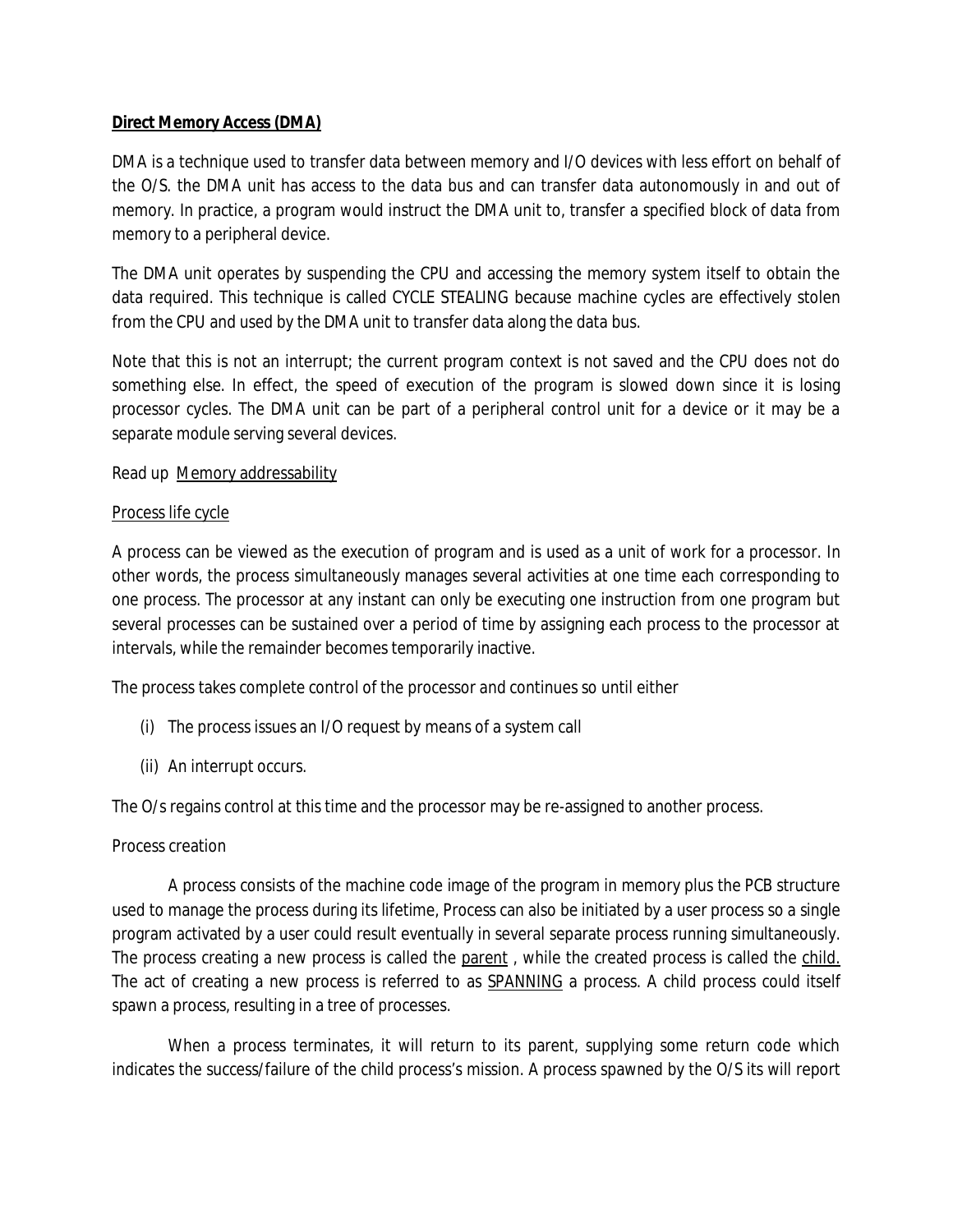back to the system. It is possible for a parent process to terminate before a child; in this case the return code of the child will be collected by the next higher level parent or by the O/S.

In addition to creating the process data structures, the O/S. will also have to allocate resources to a new process. These include physical resources such as memory space,  $1/O$  devices and  $2^{\circ}$  storage space and files. Information regarding resources allocated to a process is managed within the PCB and associated structures.

Process state diagrams

A process can be in any of the follow P3 modes at any given point in time, namely

- (a) READY state: The process is able to use the processor when it is assigned to it;
- (b) RUNNING state: The process is being executed
- (c) BLOCKED state:

We can visualized the process as existing in one of a number of different state using the process state Diagram, illustrated below: I/O completion.



A 3 State Process State Diagram.

Ellipse  $\rightarrow$  state

Live  $\longrightarrow$  transition from one state to another

Two significant transitions are the initial entry into the system which is controlled by the High level scheduler (HLS) and the transistion from Ready to RUNNING is controlled by the low level scheduler (LLS). At any instant, a process is in one and only one of the three states. For single processor computer, only one process can be in the RUNNING state at any one instant. There may be many process in the READY and BLOCKED state; each of these sate will have an associated queue of processes such queues are implemented by linking the process PCB into a linked list as illustrated the diagram below: In the case of the BLOCKED state, several queues can be employed, each representing one event for which processes in the queue are waiting.



END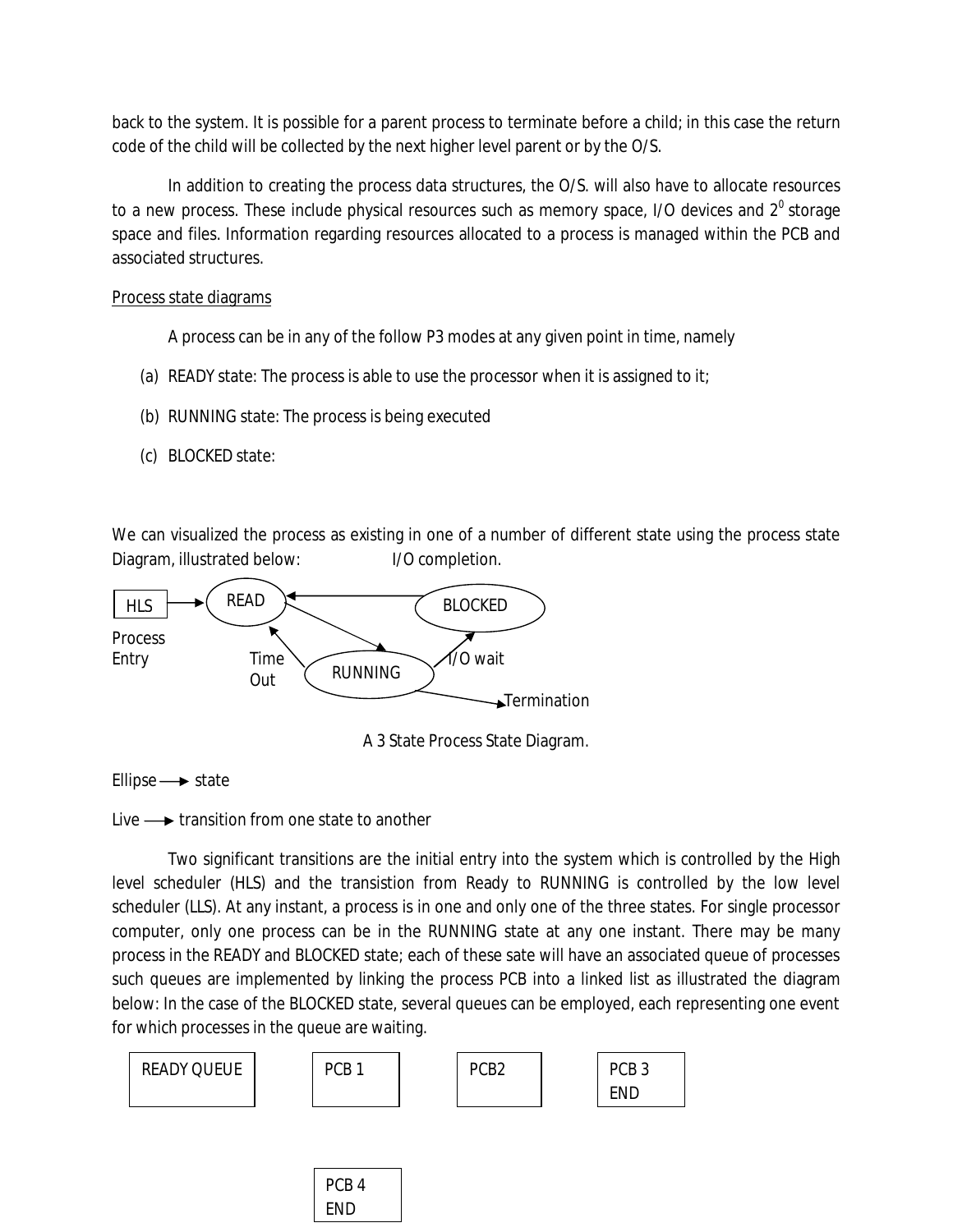

Note that:

- (1) Processes entering the system must go initially into the READY state.
- (2) Processes can only enter the RUNNING state. (normally) though processes can be aborted by the system or by the user  $C$  could catch the process is the READY or BLOCKED state.

The five state (Process state Diagram) Model

The three sate model can be extended to allow for other possible events, namely suspending and resuming a process.

These events, are controlled by the medium level scheduler (MLS)

A process can be suspended for different reasons, chiefly when a process is being swapped out of memory by the memory management system in order to free memory for other process. A suspended process remain dormant until it is awoken (resumed) by the system or the user.

The process could be suspended while in the RUNNING, READY or BLOOCKED state, giving rise to two other sates, namely READY SUSPENDED and BLOCKED SUSPENDED. A RUNNING process C suspended becomes READY suspended. ENTRY

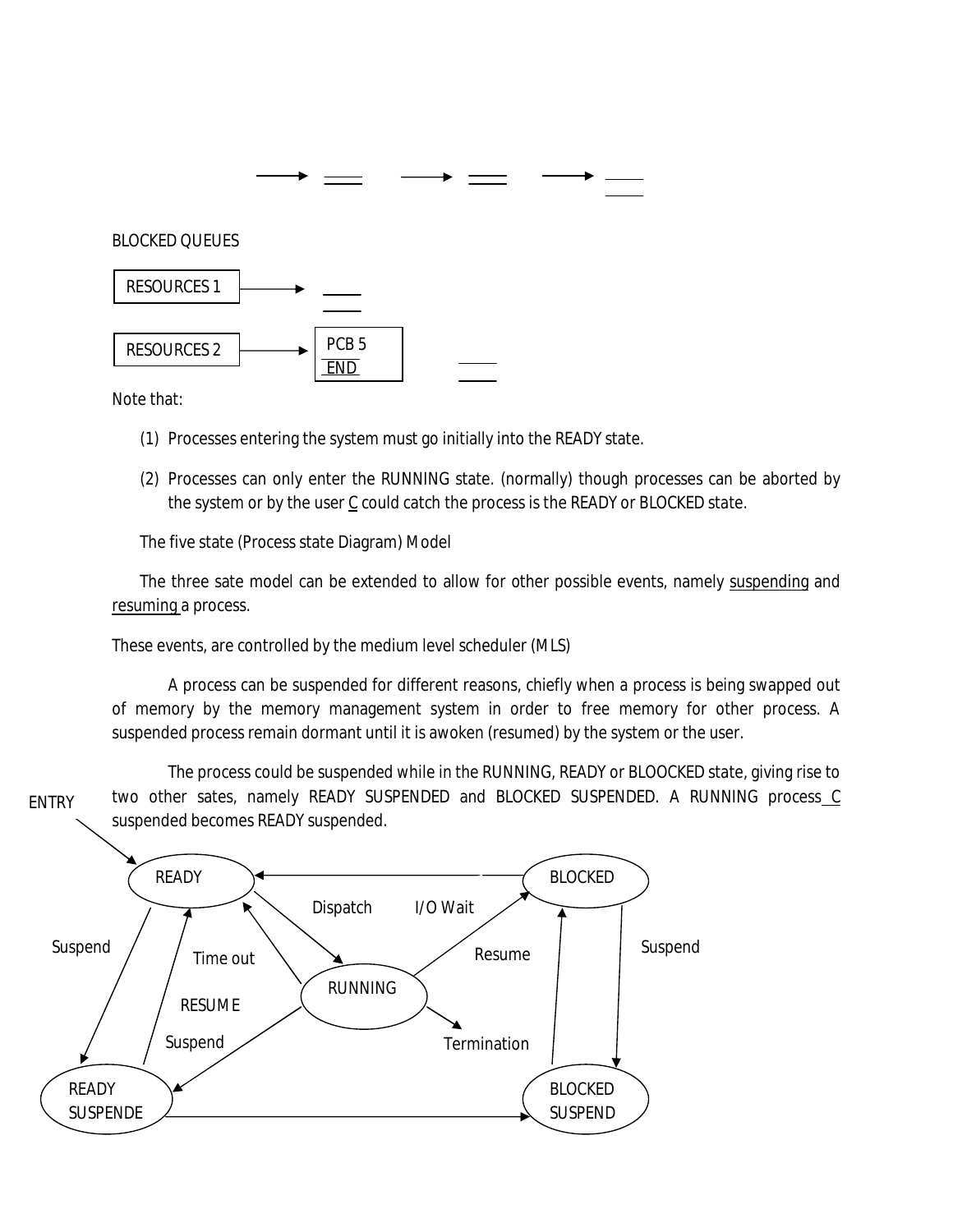### I/O Completion

## 5 – States PSD

Threads. A thread is an independent sequence of execution within the content of a parent process. Threads share the resources of the parent process but are separately and independently scheduled.

### Advantage

Threads can perform many of the functions of the processes & are much cheaper in terms of system overheads. However, since they share the same resources, they may conflict in their accessing of these resources. Thus, creating the need for meditation between competing threads by the applications such as a database server. A request would be allocated to a thread within the server process while the server takes advantage of its knowledge of the database to optimize the allocation of time between the competing threads.

### Introduction Scheduling

Scheduling refers to the determination of the optimum sequence and timing of assigning processes to the processor by the O/S.

The overall scheduling effort is intended to meet some objectives in terms of the system's performance and behaviour. Thus, the scheduling system should

- (1) Maximize the system through put;
- (2) Be "fair" to all users consistently relative to the importance of the work being done.
- (3) Provide tolerable response (for on-line users) or turn-around time (for batch users).
- (4) Degrade performance gratefully. If the system becomes overloaded, it should not "collapse" but avoid for their loading and/or temporarily reduce the level of service (response time)
- (5) Be consistent and predictable. The response &turn-around time should be relatively stable from day to day.

#### Criteria for Scheduling

The following criteria are considered in scheduling of processor work.

- (1) Priority assigned to job
- (2) Class of job e.g. batch or on-line or real-time.
- (3) Resource requirements: e.g. expected run-time, memory required
- (4) I/O or CPU bound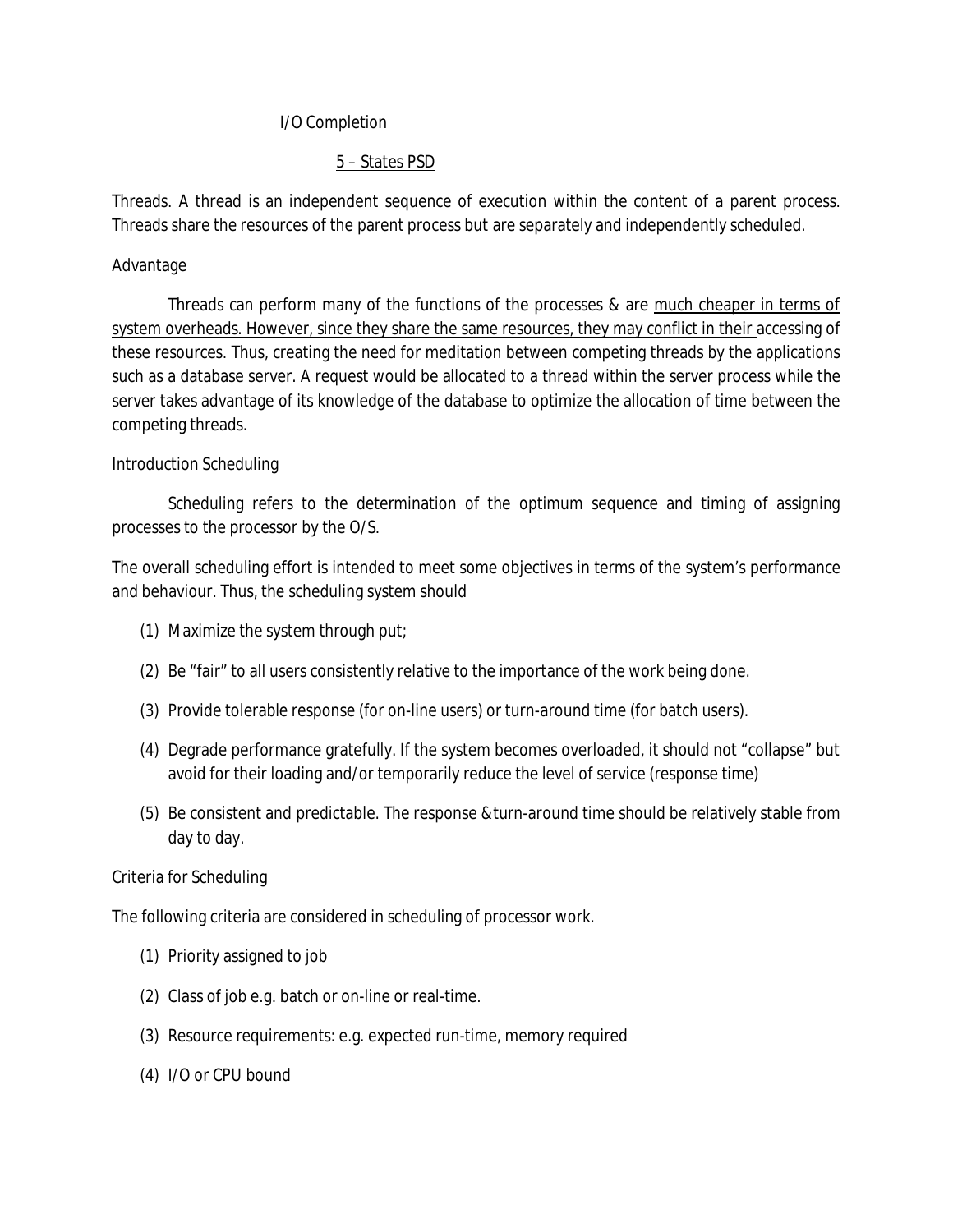- (5) Resources used to date e.g. the amount of processor time considered
- (6) Waiting time to date e.g. the amount of time spent

#### Levels of Scheduling

Scheduling can be exercised at three distinct levels namely

(i) High level scheduling (HLS) (or long-time or job scheduling)

deals with the decision as to whether to admit another new job to the system.

(ii) Medium – level scheduling (MLS) or intermediate scheduling

is concerned with the decision to temporarily remove a process from the system (in other to reduce the system load) or to re-introduce a process.

(iii) Low – level scheduling (or short-term or processor scheduling)

Handles the decision of which ready process is to be assigned to the processor. This level is often called the Dispatcher but the term refers to the actual kernel activity of transferring control to the selected process.

\*Students are to read up (Preemptive scheduling

Non-preemptive scheduling

Cooperative scheduling

\*Assignment (to be submitted 14/06/2006)

Describe briefly, the following scheduling policies and classify each as preemptive, nonpreemptive or cooperative scheduling.

- (i) First Come First Served (FCFS)
- (ii) Shortest-Job First (SJF)
- (iii) Round-Robin (RR)
- (iv) Shortest Remaining Time (SRT)
- (v) Highest Response Ratio Next (HRN)
- (vi) Multi level Feedback Queues (MFQ)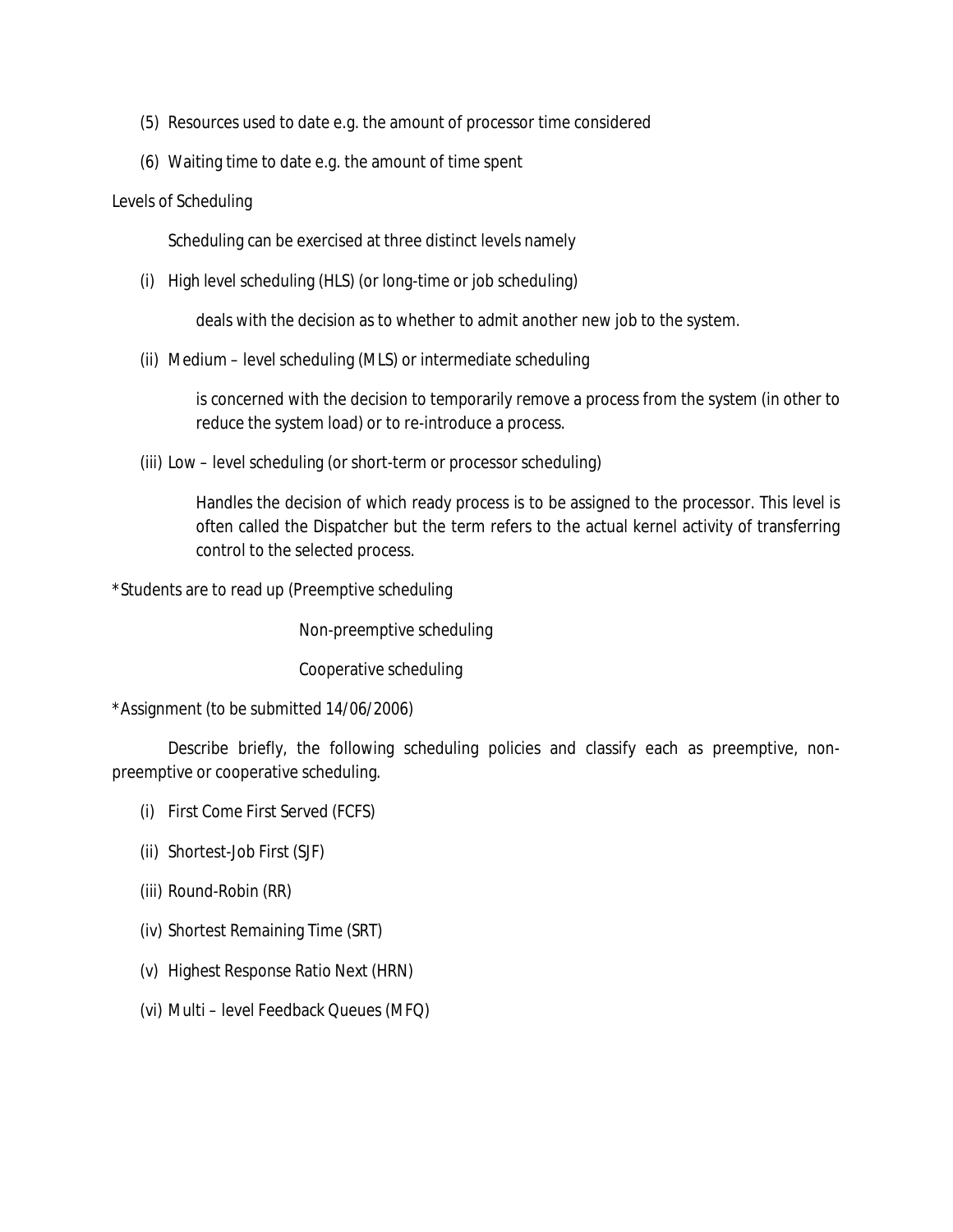### **DEVICE HANDLERS**

### **1. Organization of I/O software and hardware**

The I/O system is relatively slow and lack consistency when compared with other hardware resources [processor, main memory &file system]. This is due to the nature of I/O devices and their role in trying to provide communication between the microsecond domain of the computer with the somewhat more leisurely outside world. The range of I/O devices and the variability of their inherent nature, speed, specific design etc make it difficult for the O/S to handle them with any generality. The table below indicates the range of characteristics found in I/O devices.

|    | Characteristics     | Examples                                 |
|----|---------------------|------------------------------------------|
|    | Data Rate           | Disk: 2Mbytes/sec                        |
|    |                     | Keyboard: 10-15 bytes/s                  |
| 2. | Unit of Transfer    | Disk: blocks of 512, 1024 etc by ten     |
|    |                     | Screen : single characters               |
| 3. | <b>Operators</b>    | Disk: read, write, seek etc              |
|    |                     | Printer: write, move, paper, select font |
| 4. | Error conditions    | Disk: read errors                        |
|    |                     | Printer: paper out                       |
| 5. | Data Representation |                                          |

## Characteristics of I/O Devices

The computer communicates with I/O devices by means of an I/O bus system. Each I/O device has an associated hardware controller unit attached to this bus system which can transmit and /or receive data to / from the computer main memory. Devices on the bus are assigned addresses which enable the processor to identify the device to which a specific interchange of data is to be directed. To enable the I/O devices to run asynchronously with respect to the processor (i. e the I/O device performs its activity independently of and simultaneously with the processor activity), a system of interrupts is used. The device sends an interrupt signal to the processor when it has completed an assigned task, enabling the processor to provide further work for the device.

Most computers use DMA which enables much faster data rates, since the processor is only involved in initrating the transfer; thereafter the data is transferred directly between memory and device without processor involvement. The processor is notified by interrupt only on completion of the whole transfer.

## **2. Objectives of the I/O system**.

## **Efficiency**

Perhaps the most significant characteristics of the I/O system is the speed disparity between it and the processor and memory. This is because I/O devices involve mechanical operations, they cannot compete with the microsecond or nanosecond speed of the processor & memory.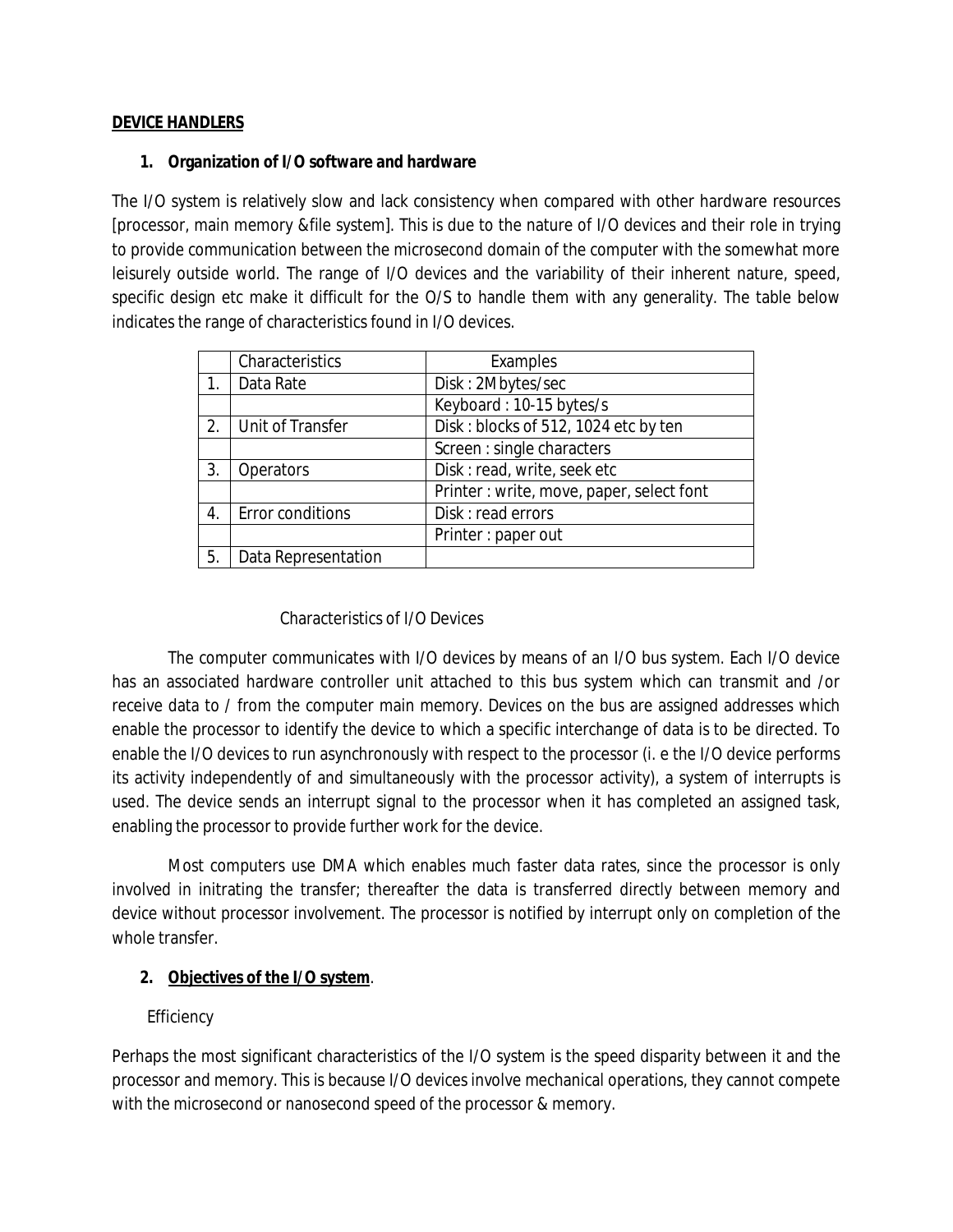The design of the I/O system largely reflects the need to maximize the problems caused by this disparity. Of central importance is the need to make the most of the I/O devices operates at maximum efficiency.

# **3. Generality and device independence**

I/O devices are typically quite complex mechanically and electronically. Much of this complexity is in the realm of the electronic engineering and is of no interest to the user/ programmer of the computer. The average user is not aware of the complexities of positioning the heads on a disk drive, reading the signal from the disk surface, waiting for the required sector to rotate into position.

Users and programmers are distanced from these realities by layers of software which provide various levels of abstraction in addition to these inherent complexities, devices also vary enormously in their design, mode of operation, interface protocols etc., producing yet more potential headaches for the O/S. The O/S must be insulated from the complexities since it is not reasonable for the O/S to be cognizant of the detailed operation of every device with which it may have to communicate

# **4. Structure of the I/O system**

To address the problems highlighted above, the hardware & software elements of the computer's I/O system consists of a number of layers separating the user at one end to the physical devices at the other end. Moving in this direction, we see a progressive increase in the level of details or specialization. The overall picture is shown in the diagram below



## **Structure of the I/O System**

# **(i) Application program**

Within the application, I/O activity is expressed in user-oriented terms such as read record 21 from file xy2". Such instructions in a high level language are translated into corresponding system calls which invoke O/S functions. The instructions (system calls) are expressed in logical terms and are largely independent of the device used.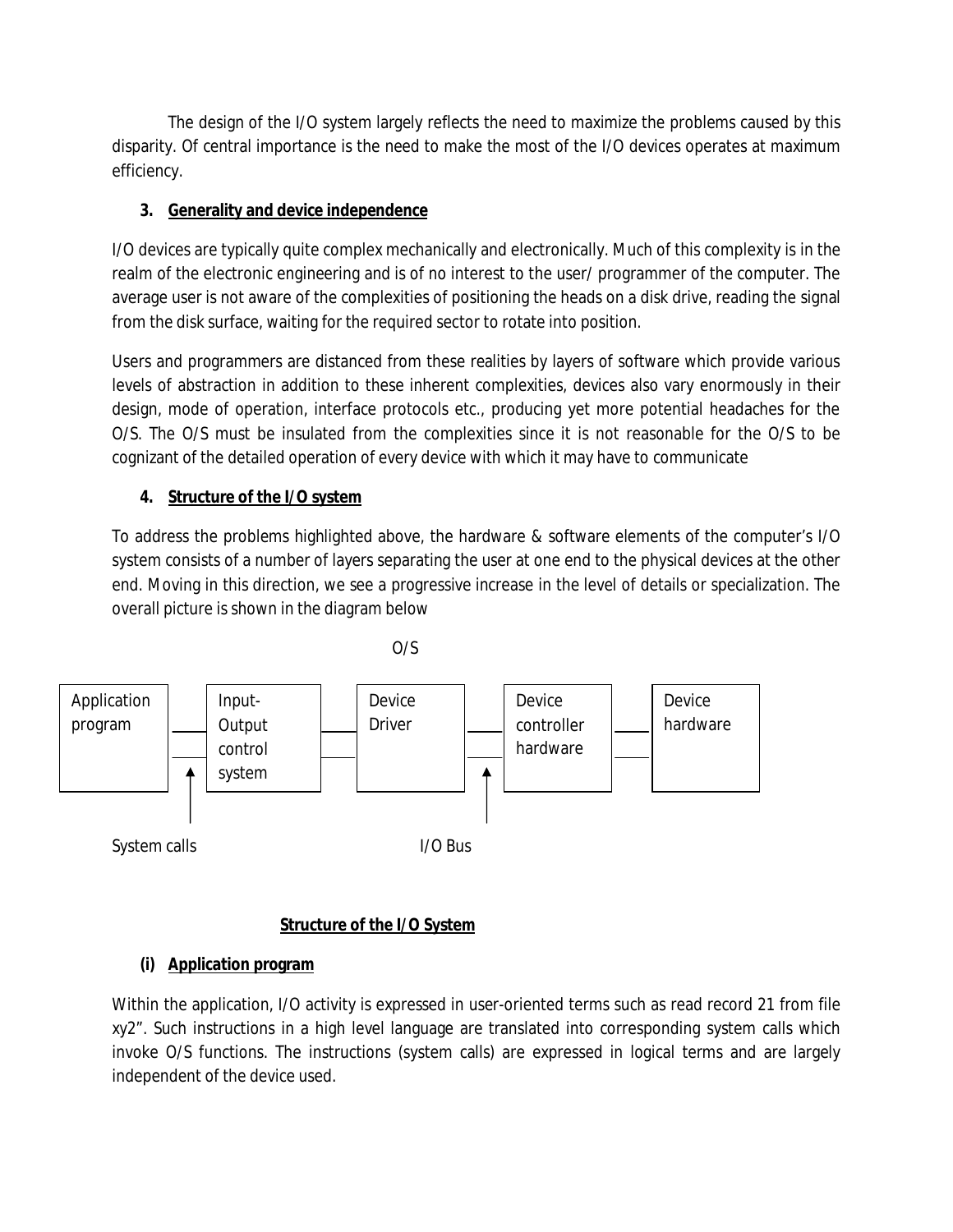## **(ii) Input – Output Control System (IOCS)**

This term denotes that part of the O/S which deals with I/O related system calls. It performs initial processing and validation on the request and rontes it to the appropriate handler at the next stage. It is also where the general management of I/O interrupts takes place.

## **(iii) Device Driver or Handlers**

A device driver (device handler) is a software module which manages the communication with, and the control of a specific I/O device, or type of device. It is the task of the device driver to convert the logical requests from the user into specific commands directed to the device itself. For example, a user request to write a record to a floppy disk would be realized within the device driver as a series of actions, such as checking for the presence of a disk in the drive, locating the file via the disk directory, positioning the heads etc.

Although device drivers are in effect "add-on" modules, they are nevertheless considered to be part of the O/S since they integrate closely with the IOCS. System differs in the degree to which drivers are structurally bound into the rest of the O/S, in UNIX for instance, the driver code has to be compiled and linked with the kernel object code, while in MS-DOS, and device drivers are installed and loaded dynamically.

## **(iv) Device controllers**

A device controller is a hardware unit which is attached to the I/O bus of the computer and provides a hardware interface between the computer and the I/O device. Since it connects to the computer bus, the controller is designed for the purpose of a particular computer system while at the same time it conforms in interface terms with the requirements of the actual I/O device.

## **(v) Device**

I/O devices are generally designed to be used in a wide range of different computer system. For example, the laser printer could be used on windows, MS-DOS, Apple and UNIX systems. The O/S is insulated from the specific characteristics of the device by the other elements of the I/O pathway.

## **(vi) Block and character Devices**

A block device transfers data in groups of characters at a time, while a character device transfers data one character at a time. Block devices are magnetic or other forms of secondary storage and character devices are any other device.

Block devices are inherently more complex and hence require more extensive services from the O/S, to deal with actions such as random accessing of data, bidirectional data flow etc.

Character devices on the other hand are relatively simple.

Students are to study the implementation of Device Drivers in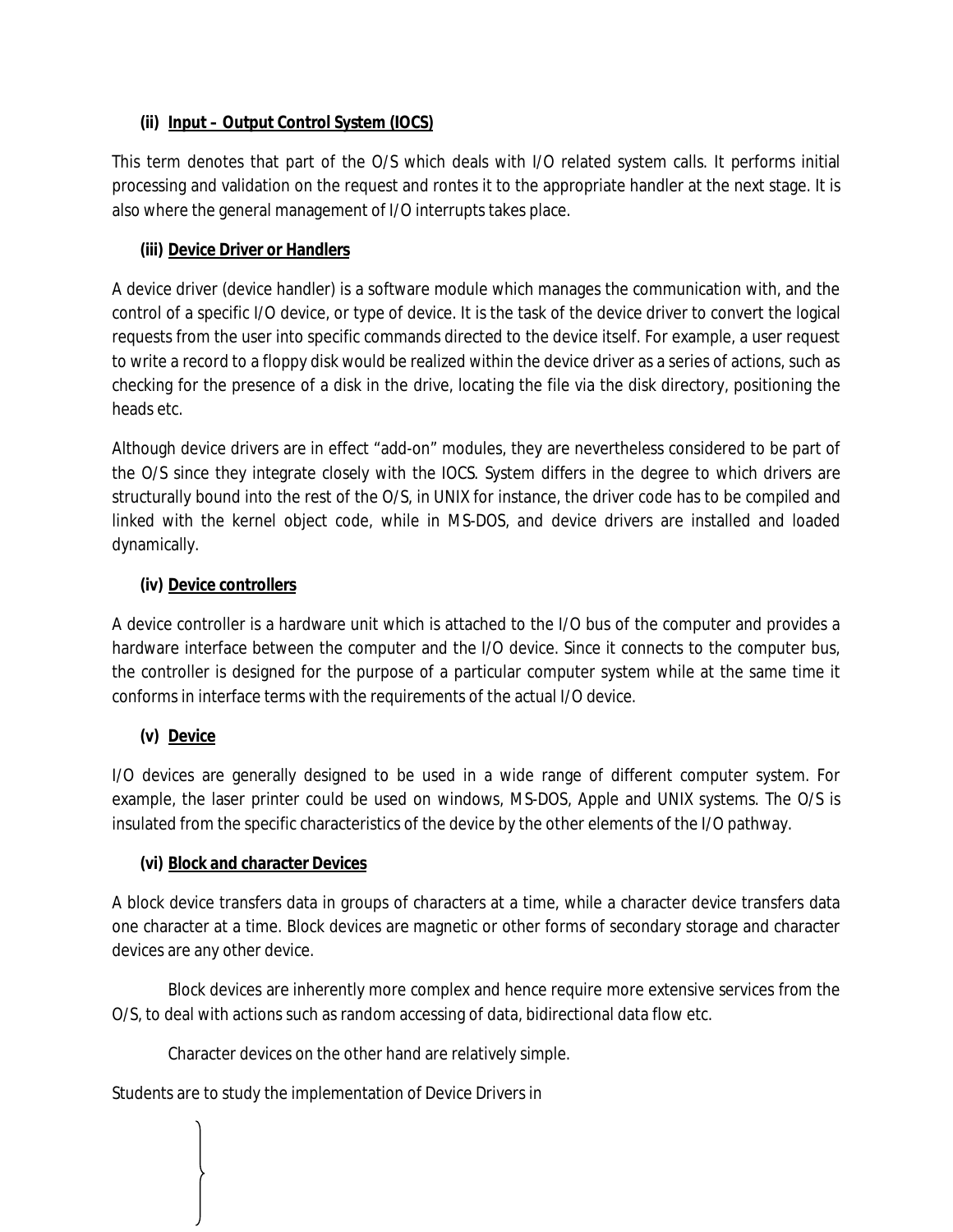UNIX

WINDOWS for comparative sake.

MS-DOS

## **Memory Organization**

### **1. Objectives**

Main memory is essential within a computer first and foremost to enable processes to exist. It is within the main memory that instructions reside which is interpreted by the processor. However, in addition to holding program code, the memory is also a work space and transient storage repository for various kinds of data. Consequently, the memory of a typical computer is occupied by a wide range of different "objects" such as O/S code, O/S data (process table, file description table etc), user program code and data, video storage space etc.

Our goal is to explore how the O/S manages the memory space for the loading and execution of its own and user program code. We shall also see how users get as much use out the installed memory as possible using virtual storage technique.

Objects of memory manage the principal problems to be handled by the O/S's memory manager are to:

Provide the memory space to enable several processes to be executed at the same time; (Relocation)

Provide a satisfactory level of performance (i.e. process execution speed) for the system users: (Physical organization)

Protect each process from each other; (protection)

Make the addressing of memory space as transparent as possible for the programmer; and (Logical organization)

Enable sharing of memory space between processes where desired. (Sharing)

Process loading: is the transfer of the program code from the secondary storage to main memory for it (process) to be executed.

Swapping is the transfer of a process from main memory to secondary storage in other to accommodate and consequently execute another process. The overall effect therefore is swamping of two processes.

## **2. Memory allocation methods:**

A number of memory management techniques exist in order of increasing complexity. It will be seen that each method "solves" some shortcoming of the previous method and reflects the way in which the systems evolved historically. We shall make use of the concept of program relocation in which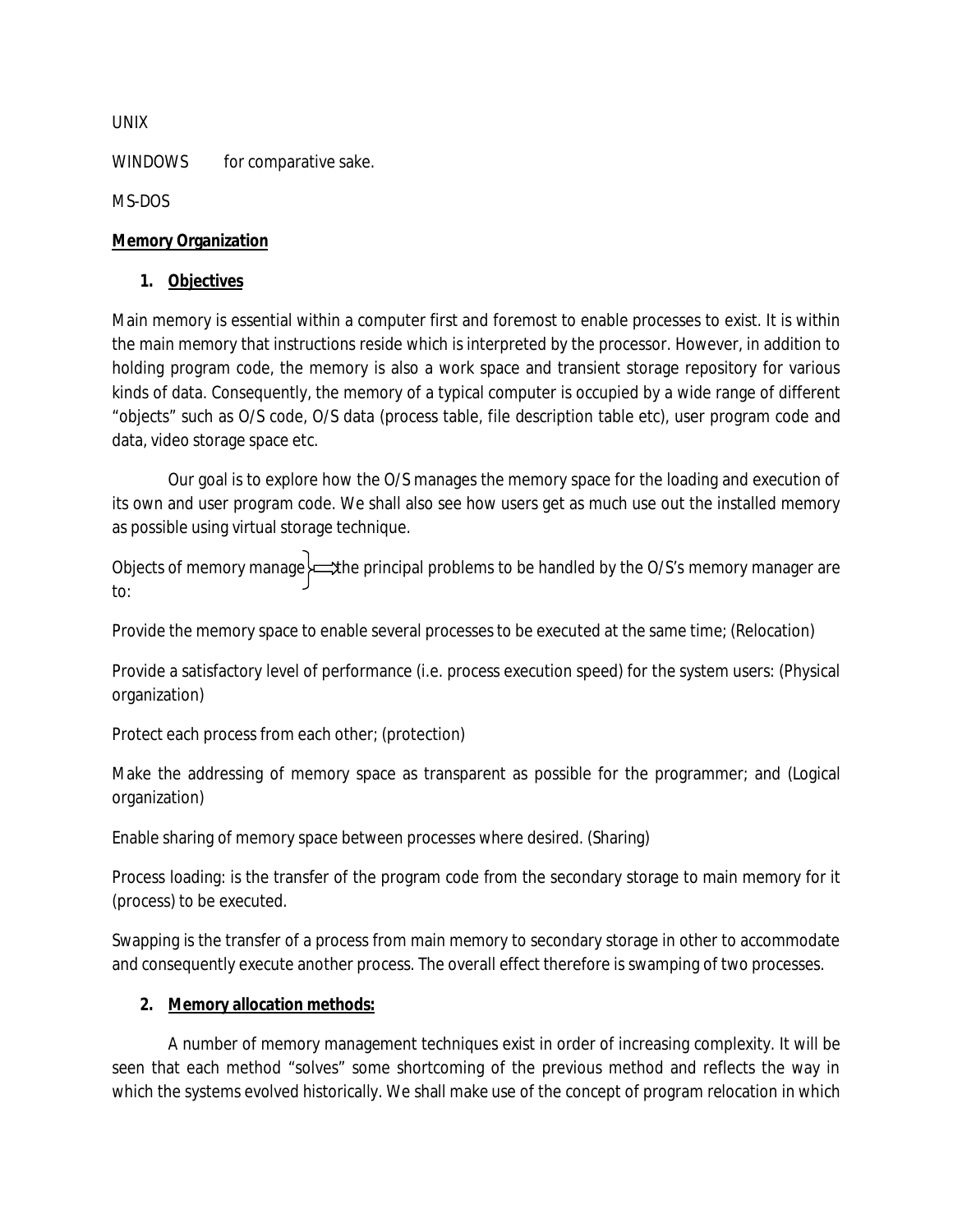the need is to be able to position programs at arbitrary locations in the memory and also to be able to relocate the programs efficiently while the programs are still active.

a) Single process system

In a single processor system, the process to be executed is loaded into the free of the memory.

| Unusual             |  |
|---------------------|--|
| <b>User Process</b> |  |
| O/S                 |  |

Such an arrangement is clearly limited in capability and is found primarily in simple systems such as games computers. An extension to this is to permit the loading of more than one process into memory simultaneously which leads on to the schemes considered below

## b) Fixed partition memory

In this scheme, the memory is divided into a number of separate fixed areas, each of which can hold one process.



practical system would be controllable, within limits, by the system manager and would depend on the amount of memory available and the size of processes to be run.

Typically the partitions would be set up with a range of partitions sizes, so that a mixture of large and small processes could be accommodated. However each partition will typically contain unused space which results to internal fragmentation (wasted space within the space allocated to a process).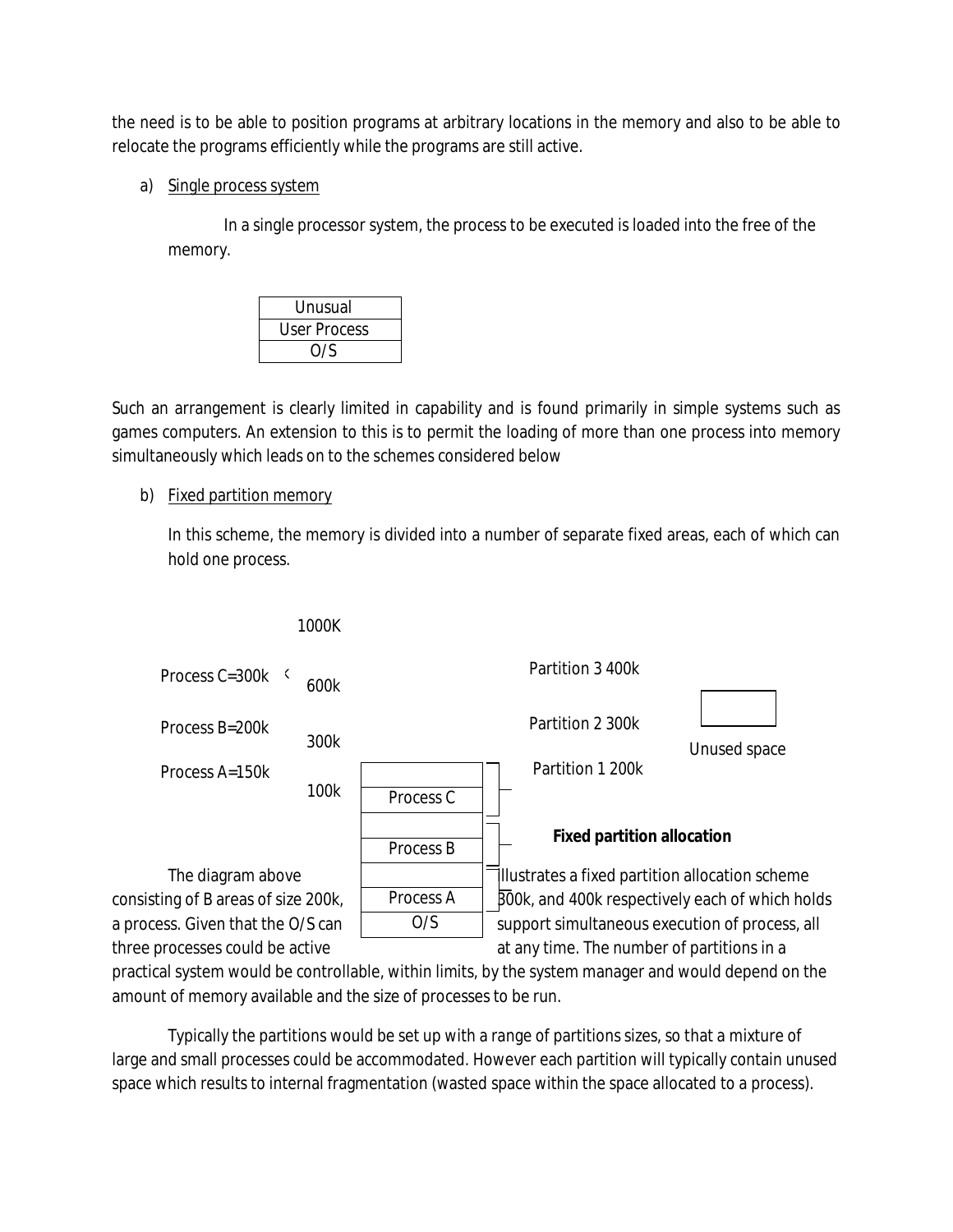Normally the 3 running processes will be independent, so that process A, for example, should not reference addresses outside the bounds of partition1. However since there is no general way to prevent a process generating an invalid address, memory protection has to be implemented by the O/S and hardware.

## c) Variable partition memory

The solution to the fixed partition problems is to allow the partitions to be variable in size at load time, in other words to allocate to the process the exact amount of memory it requires. Processes are loaded into consecutive areas until the memory is filled, or more likely the remaining space is too small to accommodate another process.



When  $\leq$  a process terminates, the space it occupied and becomes  $\leq$  450K and becomes the space it of the space is a space it of the space it of the space it of the space it of the space it of the space it of the spac availa $\ldots$ ,  $\ldots$  the loading of a new process. However, this reveals a flaw in  $\ldots$   $\ldots$  and  $\ldots$  of the technique. As processes terminate and space is freed, the free space appears as a series of "holes" between the active memory areas. The O/S must attempt to load an incoming process into a space large enough to accommodate it. It can often happen that a new process cannot be started because none of the holes is large enough even though the total free space is more than the required size. This is illustrated in the diagram below in which processes B and D have terminated. Distribution of the free memory space in this fashion is termed external fragmentation.



Total Free=750k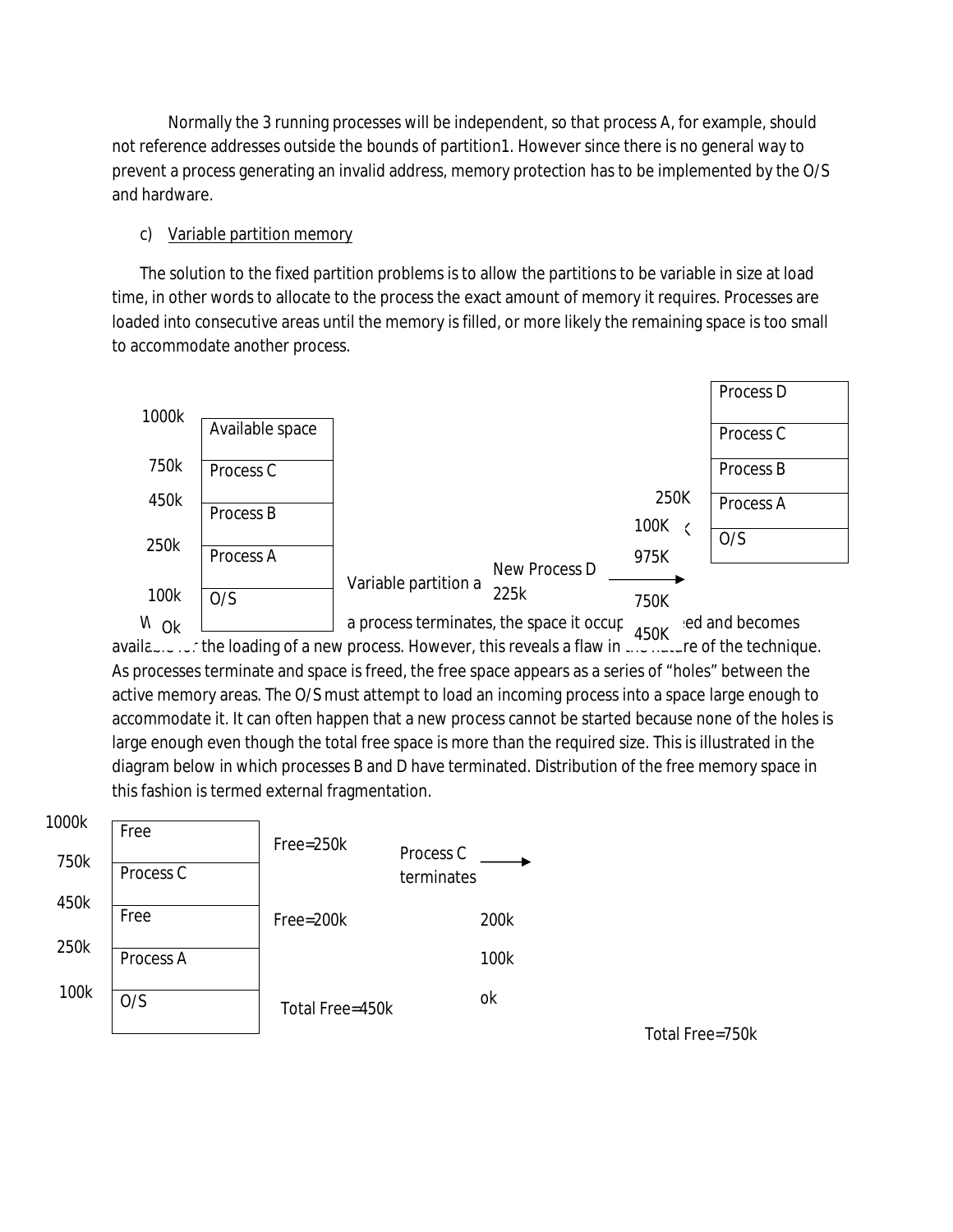|     |                                                                                                                                                                                                                                   | A 3 holes coalesce |
|-----|-----------------------------------------------------------------------------------------------------------------------------------------------------------------------------------------------------------------------------------|--------------------|
| (a) |                                                                                                                                                                                                                                   |                    |
|     | (b)                                                                                                                                                                                                                               | Process A          |
|     | <b>Fragmentation and Coalescing</b>                                                                                                                                                                                               | O/S                |
|     | $\mathbf{r}$ , and the substitutional contract of the substitution of the substitution of the substitution of the substitution of the substitution of the substitution of the substitution of the substitution of the substitutio |                    |

**Coalescing of holes:** It will frequently happen that a process adjacent to one or more holes will terminate and free its space allocation. This results in two or three adjacent holes, which can then be viewed and utilized as a single hole. The effect is referred to as coalescing of holes, and is a significant factor in maintaining fragmentation within usable limits.

## **Storage placement policies.**

An algorithm termed placement policy is used to select the best locations in which to place new process in the variable partition scheme. Such placement policies could be:

i) Best -fit policy

An incoming process is placed in a hole in which it fits mostly "tightly"

ii) First- fit policy

An incoming process is placed in the first available hole which can accommodate it.

iii) Worst-fit policy

An incoming process is placed in the hole which leaves the maximum amount of unused space; which logically must be the current largest hole.

## **Example**

A variable partition memory system has at some point in time, the following hole sizes in the given order.

100k, 300k, 200k, 400k.

A new process is to be loaded of size 150k. Which hole size would be filled using best-fit, first-fit and worst-fit respectively?

The principal defect is the problem of fragmentation which reduces the effective capacity of the memory.

## **d) Variable partition allocation with compaction**

The fragmentation problem encountered in the variable partition can be solved through a process called compaction. This process involve moving resident processes about the memory in order to close up the holes and hence bring the free space into a single large block.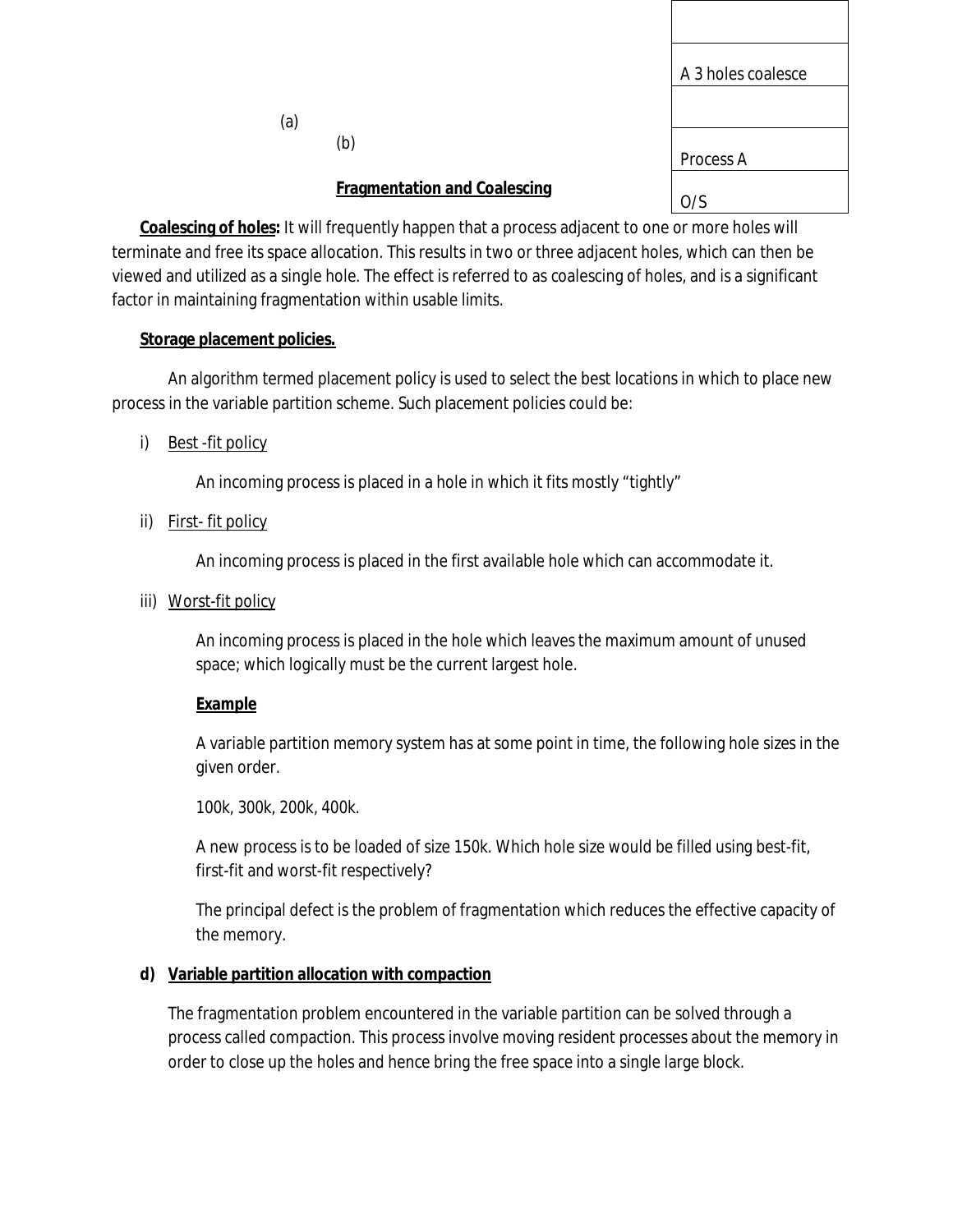

Memory compaction is made

(i) As soon as any process terminates

(ii) When a new process cannot load due to fragmentation

(iii) At fixed intervals; and

(iv) When the users decides to.

In practice, the compaction scheme has seldom been used due to the fact that its overheads and added complexity tend to minimize its advantage over the non-compacted scheme.

#### **e) Simple paging**

In a paged system, each process is notionally divided into a number of fixed size "chunks" called pages, typically 4kb in length. The memory space is also viewed as a set of page frames of the same size. The loading process involves transferring each process page to some memory page frame. The diagram below illustrates 3 processes which have been loaded into contiguous pages in the memory.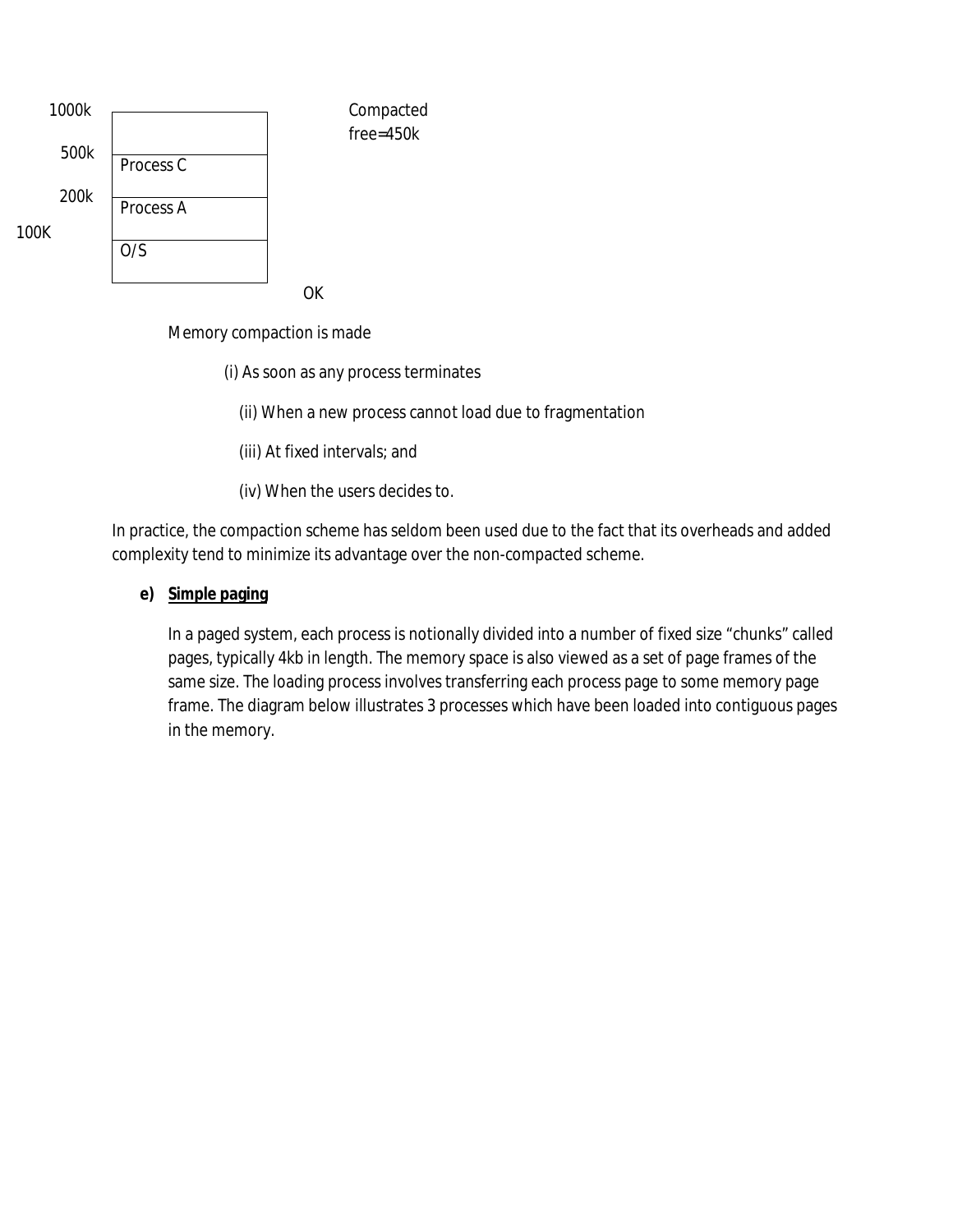| Α1              |  |
|-----------------|--|
| A <sub>2</sub>  |  |
| $\overline{A3}$ |  |
| A <sub>4</sub>  |  |
| A <sub>5</sub>  |  |
| A6              |  |
| B <sub>1</sub>  |  |
| B2              |  |
| B3              |  |
| B4              |  |
| B <sub>5</sub>  |  |
| C <sub>1</sub>  |  |
| $\overline{c}$  |  |
| $\overline{c}3$ |  |
| $\overline{C4}$ |  |
|                 |  |
|                 |  |
|                 |  |
|                 |  |

Process A

| PAGE |   |
|------|---|
|      | 2 |
|      | 3 |
|      | 4 |
|      | 5 |
|      | 6 |

Process B

| PAGE |   |
|------|---|
|      | 2 |
|      | 3 |
|      | 4 |
|      | 5 |

Process C

| <b>PAGE</b> |   |  |
|-------------|---|--|
|             |   |  |
|             | 3 |  |
|             | 4 |  |

A specific memory location is addressed using paging scheme in the form.

(p,d)

Where p is the number of the page containing the location and d is the displacement (or offset) of the location from the start of the page.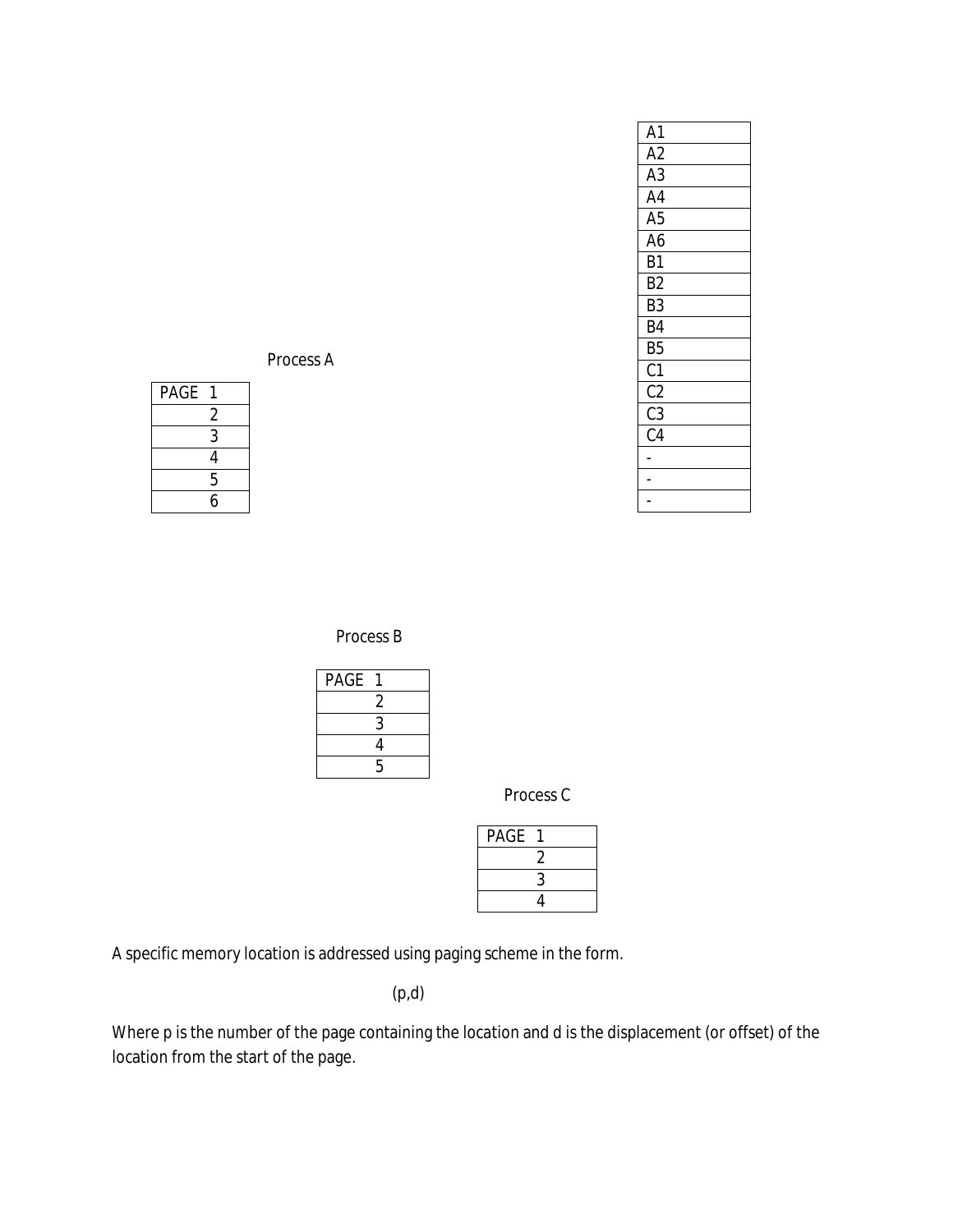These parameters are derived from the actual memory address by sub diving the latter into two portions, representing the respective page and displacement values. The figure below illustrates this process, using as an example of a 16 bit address.



The page no uses the top 5 bits and therefore has a value range of 0 t0 31 (i.e.2-1) or 32 papes. The displacement value uses 11 bits and therefore has a range of 0 to 2023 (i.e. 2"-11). This means a system based on this scheme would have 32 pages each of 2024 locations.

## Command languages

Command languages are designed to allow a user to interact directly with the O/S from a terminal and the principal use made of the command language is to initiate the execution of programs. Hence, it is a facility for on-line user rather batch, although command languages often contain some provisions for batch working.

#### Job control languages (JCL)

JCL are used to specify and control the running of batch jobs generally on large computers. Recall that a batch operation implies that jobs are initrated by a user or computer operator and subsequently run with no (or minimal interaction or intervention). The principal characteristics of this mode of working are:

- a) The execution is intensive in the sense that there is no delay caused by human interaction.
- b) Most suitable for routine jobs typically found in commercial information processing such as payroll production.
- c) Since the jobs runs on its own, responses to possible abnormal events must be planned.
- d) The resources required by a job are generally more predictable and hence can be used in resource scheduling.
- e) The work being done is often costed and charged to some cost-centre within organization.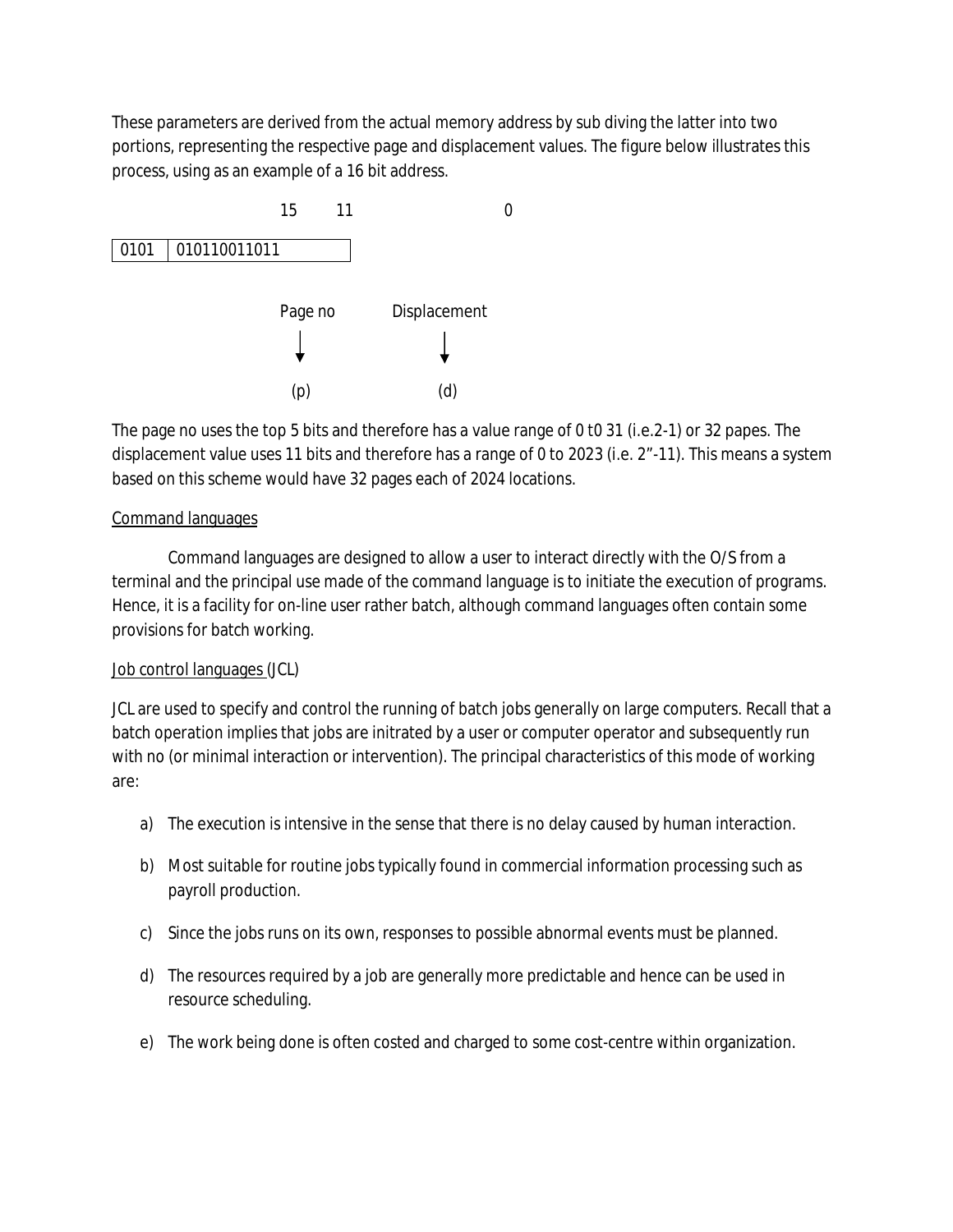A particular characteristic of batch-style running is the concept of a job (i.e. specification of the set-up, execution and control of a suite of programs which constitute a complete processing operation). A job is prefixed with a job command statement which supplies information such as

JOBNAME: Specifies the name of the user submitting the job plus a job name value to distinguish different jobs from the same user.

JCL are used to define the requirements & parameters of work submitted to a batch system & would generally be used by computer operations staff in a mainframe environment.

ACCOUNT: Specifies the name of an account to which the job is to be charged. This enables work done on the computer to be costed to specific company departments and/or projects.

RERUN: Indicates whether the job is re-startable after a system failure. For example, a job which is simply printing a report without updating any files could probably be re-started.

LOCATION: Specifies the terminal which is to receive system messages from the job.

STARTCLASS: Specifies the scheduling queue into which the job is to be initially placed. This affects the initial priority given to the job.

QUOTA: Specifies an allocation of memory space in kilobyte for the job.

OCP-TIME: Specifies the maximum amount of processor time required.

RANK: Provides a measure of the importance of the job relative to others and influences the allocation of scarce resources.

A job may be pre-defined and stored as a procedure for later use; a RUNJOB command is used to invoice such procedure.

JCL are designed for batch use supply information of relevance to this mode of working

(E.g. estimate of resources required, accounting information, error processing etc.)

## Library Maintenance

To avoid loading many programs from external, input, installations usually make the commonly used programs available in a program library. With increase in speed it became necessary to simplify the complexity of rote programming. Large volumes of code had to be produced much of it repetitious and similar to previously written code. Conventions for writing standard codes and ways of using these codes were adopted for each machine so that any user had access to a LIBRARY of codes generated by the users' group.